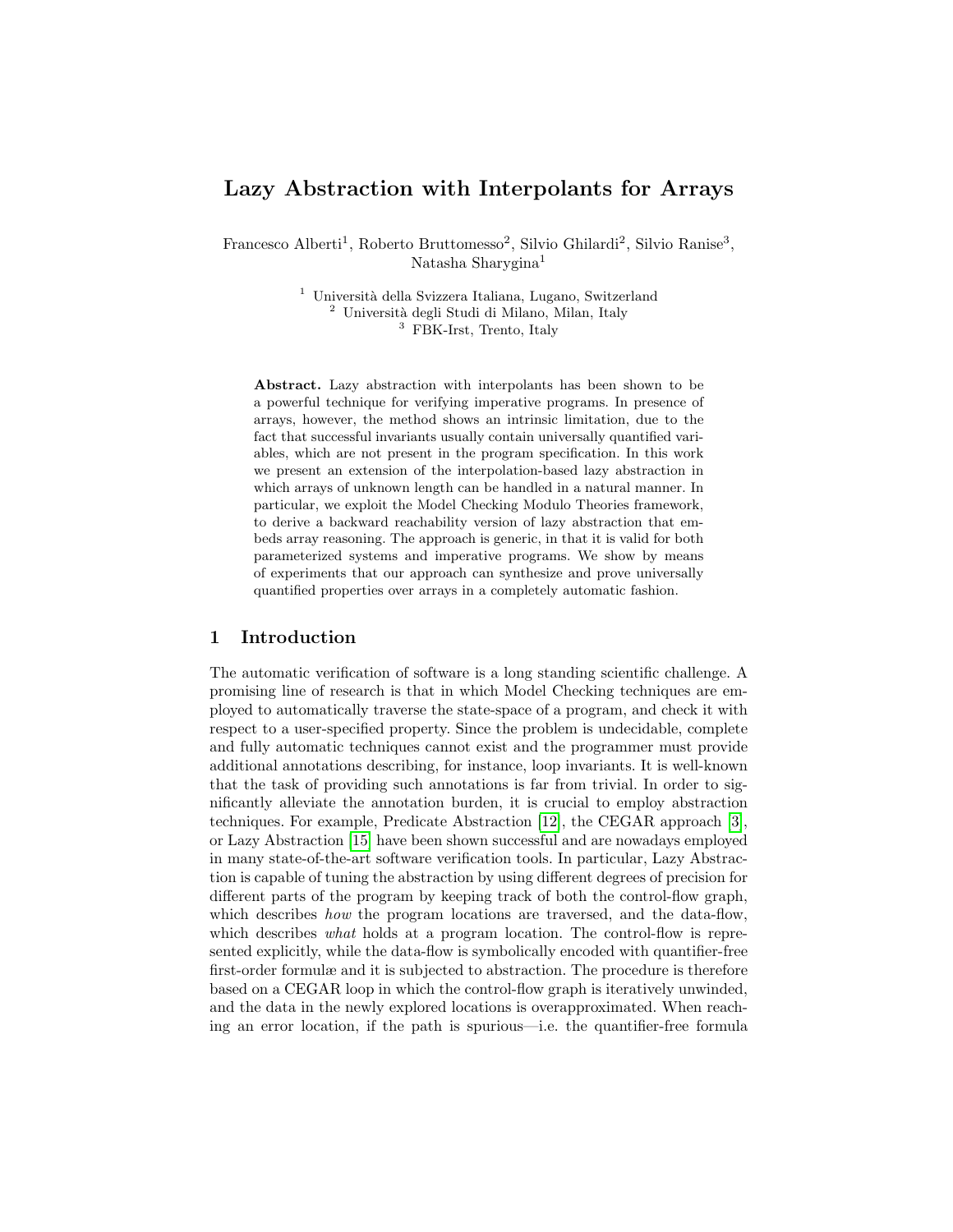representing the manipulations of the data along the path is unsatisfiable, the abstraction along the path is refined. In state-of-the-art methods, this is done by means of interpolants [\[14,](#page-14-3)[20\]](#page-14-4). The procedure terminates when a non-spurious path is found, or when reaching an inductive invariant.

When arrays come into the picture the situation is complicated by at least two problems. First, the need of handling quantified formulæ (as opposed to just quantifier-free) to take care of meaningful array properties; e.g., a typical postcondition of a sorting algorithm is the following universally quantified formula:

$$
\forall i, j. \ (0 \le i < j \le a.length) \Rightarrow a[i] \le a[j],
$$

expressing the fact that the array  $\alpha$  is sorted, where  $\alpha.length$  represents the symbolic size of a. Second, the difficulty of computing quantifier-free interpolants. In [\[17\]](#page-14-5), it is shown that quantifiers must occur in interpolants of quantifier-free formulæ for the "standard" theory of arrays.

This paper contributes a new verification approach that addresses the above problems. It redefines the lazy abstraction method based on interpolation (which is known to be one of the most effective approaches in program verification) and makes it possible to reason about arrays of unknown length. For that, it exploits the framework behind the Model Checking Modulo Theory approach (mcmt) [\[9,](#page-14-6) [10\]](#page-14-7). The reasoning about arrays and the corresponding quantified formula is performed by means of the symbolic backward reachability algorithm now extended with the interpolation-based abstraction refinement techniques. This combination is able to generate the quantified predicates required for the synthesis of the quantified inductive invariants needed to establish the validity of the program assertions. Notably, our abstraction-based approach can be applied to enhance the verification of array-based systems (a wide class of infinite-state systems currently handled by MCMT). We implemented the new approach and verified various common-use programs over arrays.

The paper is organized as follows. Section [2](#page-2-0) recalls basic notions about arraybased systems as used in MCMT and demonstrates how sequential programs can be specified using this model. Section [3](#page-6-0) introduces the new lazy abstraction approach and discusses its completeness and termination. Experiments are presented in Section [4.](#page-12-0) We conclude in Section [5.](#page-13-0) Proofs of claims made within the paper are worked out in the Appendix [A.](#page-16-0)

Related Work. The work described in this paper can be considered as part of the broad line of research in model-checking for infinite state systems that makes use of abstraction-refinement techniques to cope with the infinite search space [\[3,](#page-14-1) [12,](#page-14-0) [15\]](#page-14-2). A challenging task in this setting is to find the right predicates to ensure convergence; these predicates may be extracted, e.g., from the proof of unsatisfiability of an infeasible abstract path [\[14,](#page-14-3) [20\]](#page-14-4). When arrays come into the picture the situation is complicated by the need of using quantifiers to express meaningful properties (such as "sortedness"). Earlier work in predicate abstraction approached this issue by using Skolem constants [\[7\]](#page-14-8), indexed predicates [\[23\]](#page-15-0), or range predicates [\[16\]](#page-14-9). Approaches based on templates [\[24\]](#page-15-1) may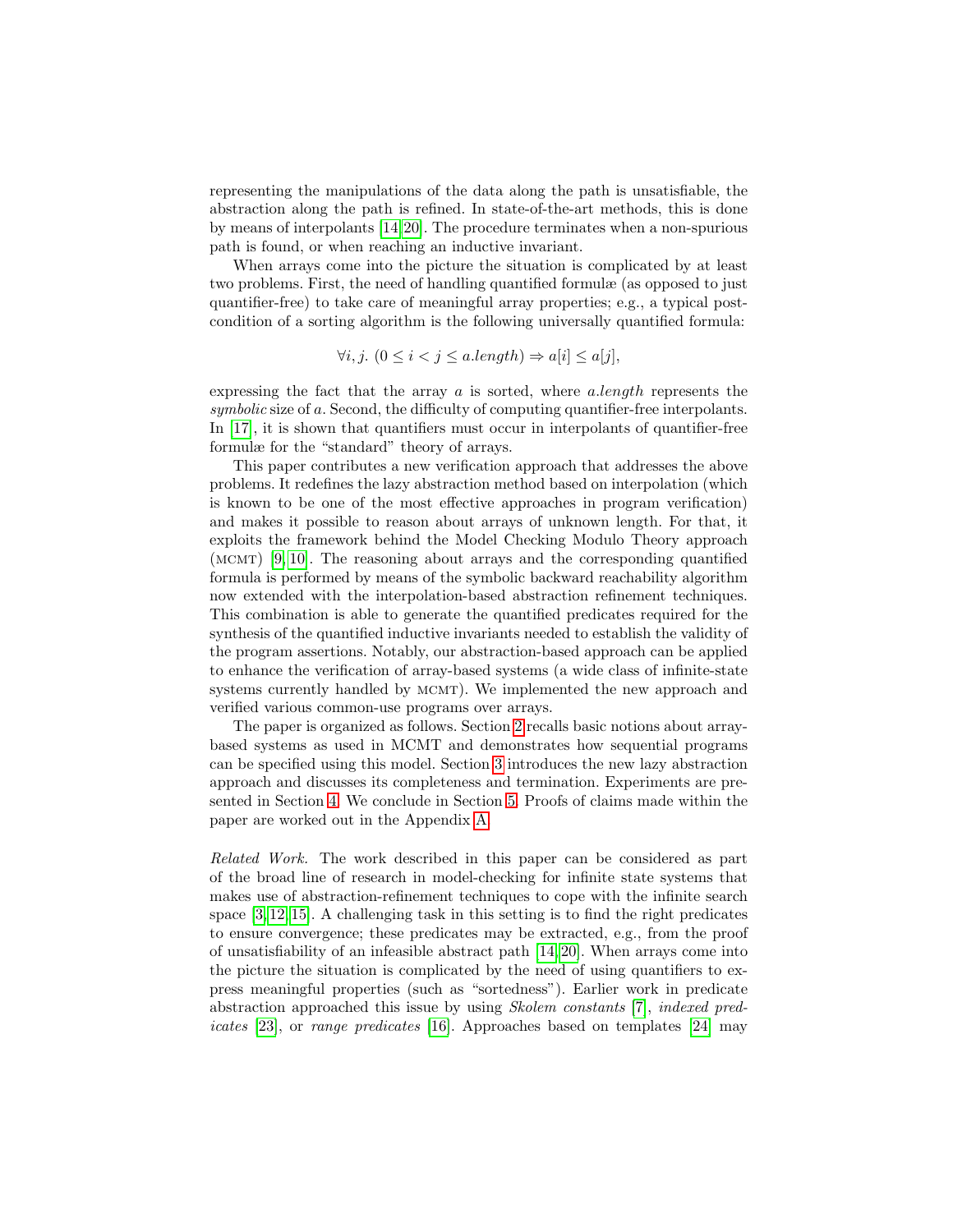synthesize more expressive formulæ, but they require manual specification of templates and predicates. To the best of our knowledge, the closest related work to ours is that of [\[22\]](#page-15-2), where a backward reachability procedure for universally quantified assertions over arrays is described. As in our approach the procedure visits backward the set of unsafe states to find an intersection with the initial ones, by performing the coarsest possible abstraction first. However in [\[22\]](#page-15-2) the computed abstraction is then refined with predicates obtained by simulating the "pre" operator on a spurious trace, and by performing classical predicate abstraction (requiring injection of, in the worst case, exponentially many bound constraints between indexes), whereas in our approach we achieve refinement by means of interpolants.

Proving properties over arrays has also been extensively studied in the context of abstract domains other than predicate abstraction. The approaches of [\[4,](#page-14-10) [5,](#page-14-11) [11,](#page-14-12) [13\]](#page-14-13), for example, follow a line of research in which arrays are divided into segments, based on the access and write operations in the programs. Several techniques are employed to avoid the combinatorial explosion, e.g., by means of the introduction of a suitable widening operator. These approaches have been shown to be useful even at an industrial-scale level [\[4\]](#page-14-10) to automatically infer a wide range of properties. The goal of our approach is to automatically verify that the program satisfy expressive properties.

A further promising direction of research relies on saturation-based theoremprovers [\[18,](#page-14-14) [19\]](#page-14-15) to generate invariants over arrays. These approaches may in principle produce more expressive invariants than ours, but they require, on the other hand, to instruct the prover with axioms for handling arithmetic. In our setting, instead, we use SMT techniques to take care of the necessary arithmetic operations.

Backward reachability of array-based systems, implemented in the tool mcmt, has been successfully used for checking the safety of several classes of distributed algorithms  $[9]$ . The work in this paper shows that MCMT combined with Lazy Abstraction can also be used for verifying expressive properties of sequential programs manipulating arrays. We also characterize when our method behaves as a decision procedure for establishing the safety of classes of array-based systems that cover existing results (e.g., [\[6\]](#page-14-16)).

## <span id="page-2-0"></span>2 Background notions on MCMT

We assume the usual syntactic and semantic notions of many-sorted first-order logic with equality. We use lower-case latin letters  $x, a, i, e, \ldots$  for free variables; for tuples of free variables we use underlined letters  $\underline{x}, \underline{a}, \underline{i}, \underline{e}, \ldots$  or bold face letters like  $\mathbf{a}, \mathbf{v}, \ldots$  With  $E(x)$  we denote that the syntactic expression (term, formula, tuple of terms or of formulæ)  $E$  contains at most the free variables taken from the tuple x. According to [\[21\]](#page-14-17), a theory T is a pair  $(\Sigma, \mathcal{C})$ , where  $\Sigma$  is a signature and C is a class of  $\Sigma$ -structures; the structures in C are called the models of T. A  $\Sigma$ -formula  $\varphi$  is T-satisfiable if there exists a  $\Sigma$ -structure M in C such that  $\varphi$  is true in M under a suitable assignment to the free variables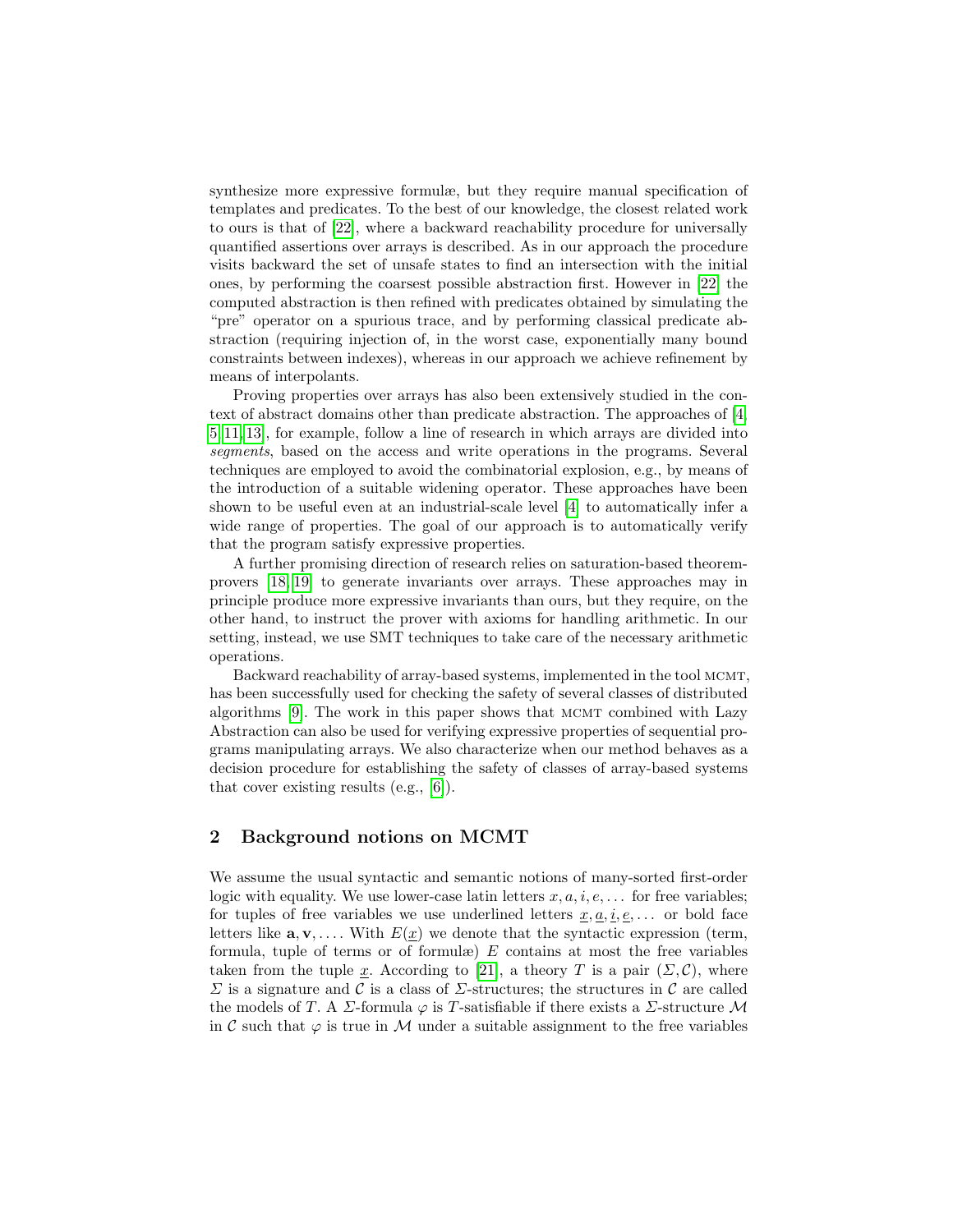of  $\varphi$  (in symbols,  $\mathcal{M} \models \varphi$ ); it is T-valid (in symbols,  $T \models \varphi$ ) if its negation is T-unsatisfiable. Two formulæ  $\varphi_1$  and  $\varphi_2$  are T-equivalent if  $\varphi_1 \leftrightarrow \varphi_2$  is Tvalid;  $\psi_1$  T-entails  $\psi_2$  (in symbols,  $\psi_1 \models_T \psi_2$ ) iff  $\psi_1 \rightarrow \psi_2$  is T-valid. The satisfiability modulo the theory  $T(SMT(T))$  problem amounts to establishing the T-satisfiability of quantifier-free  $\Sigma$ -formulæ. A theory T has quantifier-free interpolation iff there exists an algorithm that, given two quantifier free formulæ  $\phi, \psi$  such that  $\phi \wedge \psi$  is T-unsatisfiable, returns a formula  $\theta$  such that: (i)  $\phi \models_T \theta$ ; (ii)  $\theta \wedge \psi$  is T-unsatisfiable; (iii) only the free variables common to  $\phi$  and in  $\psi$ occur in θ.

Array-based Transition Systems and their Safety. We briefly recall some of the notions underlying the framework of MCMT; for an extensive discussion, the reader is pointed to [\[9\]](#page-14-6). Array-based systems are a particular class of guarded assignment systems whose state variables comprise arrays. They are represented symbolically using certain classes of formulæ and are endowed with theories specifying the algebraic structures of the indexes and elements of arrays. Roughly, the input language of mcmt for specifying array-based systems can be seen as a parameterized extension of the one used by UCLID ([http://www.cs.cmu.](http://www.cs.cmu.edu/~uclid) [edu/˜uclid](http://www.cs.cmu.edu/~uclid)). Formally, it is a sub-set of multi-sorted first-order logic extended with theories. In particular, we assume a (mono-sorted) theory  $T_I = (\Sigma_I, \mathcal{C}_I)$  for indexes of arrays and a multi-sorted theory  $T_E = (\Sigma_E, \mathcal{C}_E)$  for the elements of the arrays. The unique sort of  $T_I$  is called INDEX and a sort of  $T_E$  is called ELEM<sub> $\ell$ </sub>, where  $\ell$  ranges over a given (finite) set. We also assume that the  $SMT(T_I)$ - and  $SMT(T_E)$ -problems are decidable and that  $T_I$  and  $T_E$  have quantifierfree interpolation (further hypotheses will be discussed below in connection to specific model-checking features).

The theory  $A_I^E = (\Sigma, C)$ , specifying the algebraic structures of the array state variables manipulated by an array-based system is obtained by "composing"  $T_I$ and  $T_E$  as follows. The sort symbols of  $A_I^E$  are INDEX, ELEM<sub> $\ell$ </sub>, and ARRAY<sub> $\ell$ </sub>, its signature  $\Sigma$  contains all the symbols in the (disjoint) union  $\Sigma_I \cup \Sigma_E \cup \{\underline{\ }[\underline{\ }]\ell\}$ where  $\llbracket \_e \rbrack$ : ARRAY<sub> $\ell$ </sub>  $\times$  INDEX  $\rightarrow$  ELEM<sub> $\ell$ </sub> are the usual "read" operations of an array on a given cell, and a structure M is in the class  $C$  of the models of  $A_I^E$  when  $(i)$ the restrictions of M to  $\Sigma_I$ ,  $\Sigma_E$  are models of  $T_I, T_E$ , respectively, (*ii*) the sorts  $ARRAY_{\ell}$  are interpreted as (total) functions from INDEX<sup>M</sup> to  $ELEM_{\ell}^{M}$ , and (iii) the operations  $\Box$ <sub>l</sub> are interpreted as function applications. In the following, the subscript  $\ell$  will be omitted to simplify notation.

In this paper, to simplify technicalities, we adopt the following variant of the notion of an array-based system [\[9\]](#page-14-6). An **array-based system (for**  $T_I, T_E$ ) is a pair  $S = \langle v, {\{\tau_h\}_h}\rangle$ , where  $v = a, c, d$  is the tuple of system variables and is such that

- the tuple  $\mathbf{a} = a_0, \dots, a_s$  contains variables of sort ARRAY;
- the tuple  $\mathbf{c} = c_0, \ldots, c_t$  contains variables of sort INDEX (called, *counters*);
- the tuple  $\mathbf{d} = d_0, \ldots, d_u$  contains variables of sort ELEM (called, *simple vari*ables).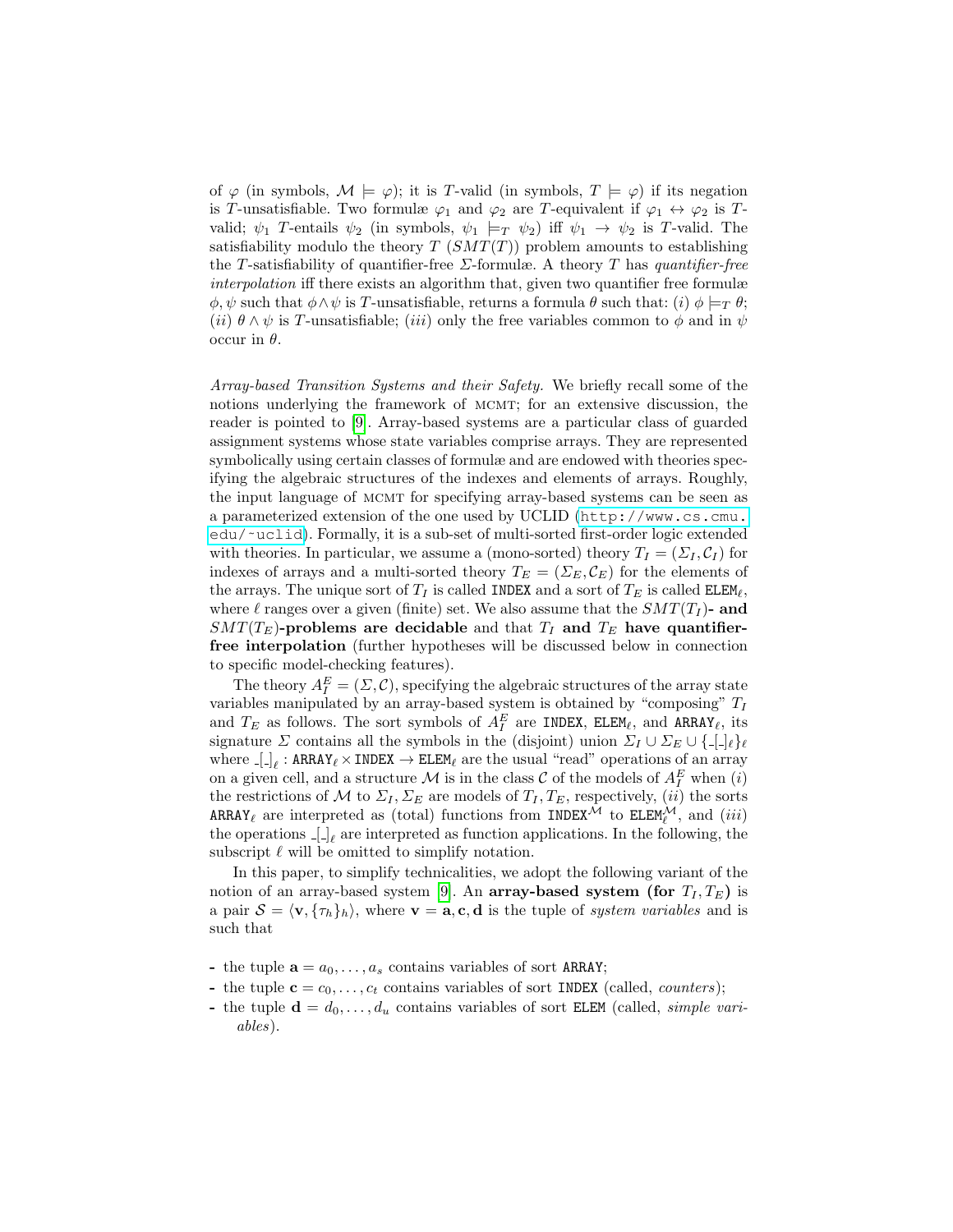All variables are sorted, e.g., for **a**, this means that to each  $i = 0, \ldots, t$  is assigned some  $\ell$  so that  $a_i$  is of type  $ARRAY_{\ell}$ . The variable  $d_0$  ranges over a finite set  ${l_0, ..., l_n}$  of program locations and is usually denoted with pc (short for program *counter*) instead of  $d_0$ . Among the program locations, we shall distinguish an initial location  $l_I$  and an error location  $l_E$ . It is assumed that the *initial state* of the array-based system S is represented by the formula  $I(\mathbf{v}) := (pc = l_I)$  and the *error state* by the formula  $U(\mathbf{v}) := (pc = l_E)$ .

It is still possible to specify distributed algorithms considered in [\[9\]](#page-14-6) using the notion of array-based systems introduced above. In fact, although using a program counter may not make sense for such systems, one can nevertheless use a trivial program counter with three locations only: the initial location  $l_I$ , the error location  $l_E$ , and a "standard" location  $l_S$  for the body of the distributed algorithm. Thus, the lazy abstraction technique that we are going to describe below can also be applied, without modifications, to the verification of distributed systems.

The  $\tau_h$ 's are guarded assignments in functional form. To precisely specify what this means, we need to introduce the following conventions and definitions. The symbols e range over variables of a sort ELEM in  $\Sigma_E$  while i, j, k, z range over variables of sort INDEX. Notation  $a[i]$  abbreviates  $a_1[i_1], \ldots, a_s[i_1], \ldots, a_s[i_n]$ for a tuple  $\underline{i} \equiv i_1, \ldots, i_n$  of variables of sort INDEX. Expressions of the form  $\phi(\underline{i}, \underline{e}), \psi(\underline{i}, \underline{e})$  (possibly sub/super-scripted) denote quantifier-free  $(\Sigma_I \cup \Sigma_E)$ formulæ in which at most the variables  $\underline{i} \cup \underline{e}$  may occur. Furthermore,  $\phi(\underline{i}, \underline{t}/\underline{e})$ (or simply  $\phi(i, t)$ ) abbreviates the substitution of the  $\Sigma$ -terms t for the variables e. Thus, for instance,  $\phi(i, \mathbf{a}[i], \mathbf{c}, \mathbf{d})$  denotes the formula obtained by replacing  $\underline{e}, j, \underline{e}'$  with  $\mathbf{a}[\underline{i}], \mathbf{c}, \mathbf{d}$  respectively in the quantifier-free formula  $\phi(\underline{i}, \underline{e}, j, \underline{e}')$ . A formula  $\forall \underline{i}$ .  $\phi(\underline{i}, \mathbf{a}[\underline{i}], \mathbf{c}, \mathbf{d})$  is a  $\forall$ <sup>T</sup>-formula, one of the form  $\exists \underline{i}$ .  $\phi(\underline{i}, \mathbf{a}[\underline{i}], \mathbf{c}, \mathbf{d})$  is an  $\exists^{I}$ -formula, and a sentence  $\exists$ **a**  $\exists$ **c**  $\exists$ **d**  $\exists$ <u>i</u>  $\forall$ <sub></sub>*j*.  $\psi$ (*i*, *j*, **a**[*i*], **a**[*j*], **c**, **d**) is an  $\exists^{A,I} \forall^{I}$ sentence. A guarded assignment in functional form is a formula of the form

<span id="page-4-0"></span>
$$
\exists \underline{k} \left( \phi_L(\underline{k}, \mathbf{a}[\underline{k}], \mathbf{c}, \mathbf{d}) \land \mathbf{a}' = \lambda j. \ G(\underline{k}, \mathbf{a}[\underline{k}], \mathbf{c}, \mathbf{d}, j, a[j]) \land \\ \land \mathbf{c}' = H(\underline{k}, \mathbf{a}[\underline{k}], \mathbf{c}, \mathbf{d}) \land \mathbf{d}' = K(\underline{k}, \mathbf{a}[\underline{k}], \mathbf{c}, \mathbf{d})) \right) \tag{1}
$$

where  $G = G_0, \ldots, G_s$ ,  $H = H_0, \ldots, H_t$ ,  $K = K_0, \ldots, K_u$  are tuples of casedefined functions (roughly, these can be thought of as nested if-then-else expres-sions, see [\[9\]](#page-14-6) for a precise definition). As usual,  $a', c', d'$  are renamed copies of the a, c, d, denoting the values of the state variables immediately after the execution of the guarded assignment. We assume that the guard  $\phi_L$  of a guarded assignment in functional form [\(1\)](#page-4-0) always contains a conjunct of the form  $pc = l$ and that the update function  $K_0$  is of the form  $pc = l'$ . In this way, we have mappings from guarded assignments and locations: if the guarded assignment is named  $\tau$ , the locations l and l' are called the *source* and the *target* locations of  $\tau$  and are denoted by  $src(\tau)$  and  $trg(\tau)$ , respectively.

The array-based system  $S = \langle v, {\{\tau_h\}_h}\rangle$  is safe iff the formulæ

<span id="page-4-1"></span>
$$
I(\mathbf{v}^{(n)}) \wedge \left(\bigvee_h \tau_h(\mathbf{v}^{(n)}, \mathbf{v}^{(n-1)})\right) \wedge \cdots \wedge \left(\bigvee_h \tau_h(\mathbf{v}^{(1)}, \mathbf{v}^{(0)})\right) \wedge U(\mathbf{v}^{(0)}) \qquad (2)
$$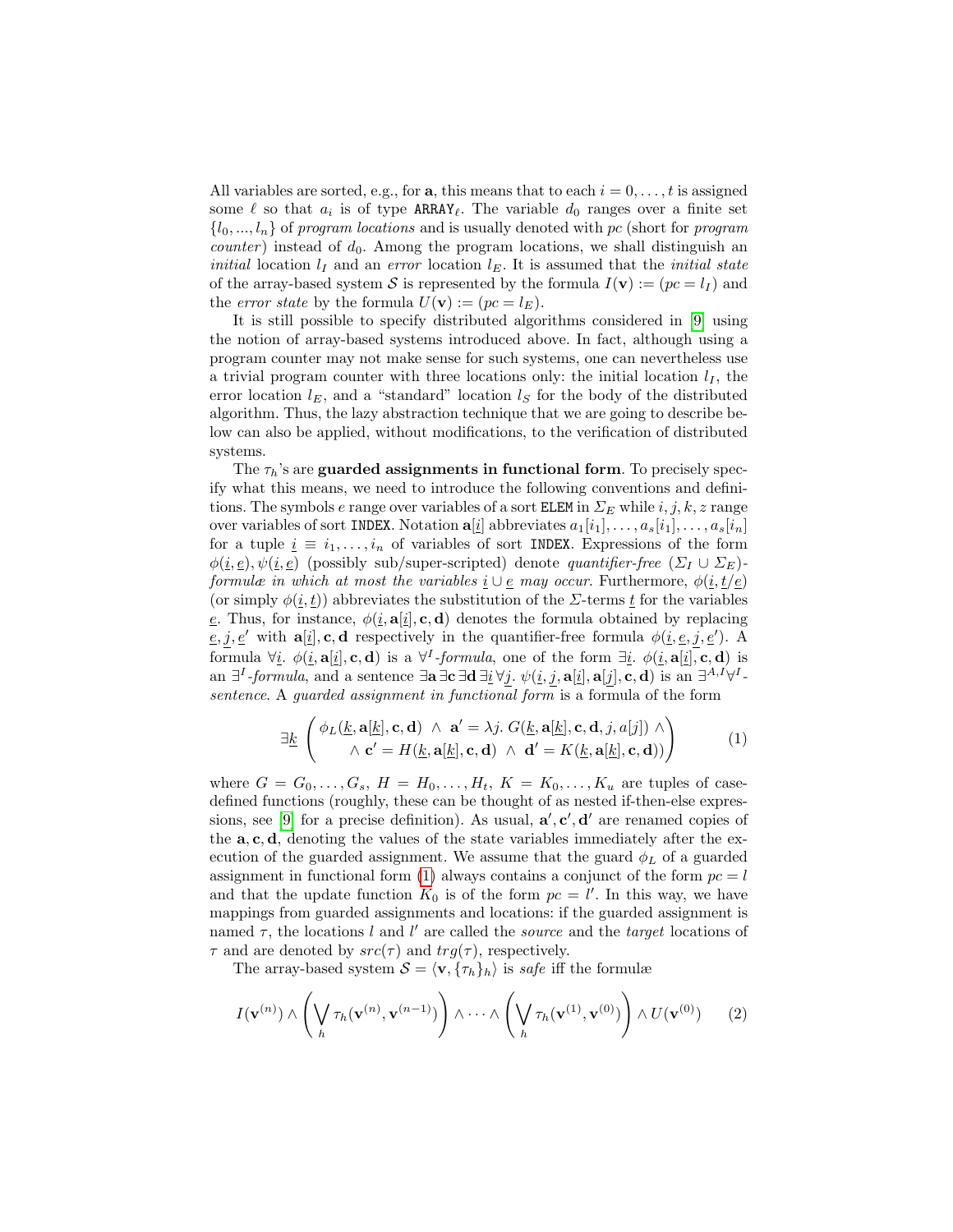```
function find (int a[], int n) {
1  c = 0;2 while (c < a.length \land a[c] \neq n) c = c + 1;
3 if ( c \geq a.length \land \exists x.(x \geq 0 \land x < a.length \land a[x] = n))
4 ERROR;
   }
```
<span id="page-5-0"></span>Fig. 1. Pseudo-code for the function find.

are  $A_I^E$ -unsatisfiable for  $n \geq 0$ , where  $\mathbf{v}^{(0)}, \ldots, \mathbf{v}^{(n)}$  are renamed copies of v (at time stamps  $0, ..., n$ ). (Recall that, by assumption,  $I(\mathbf{v}) := (pc = l_I)$  and  $U(\mathbf{v}) := (pc = l_E)$ .) If there exists a value of n for which [\(2\)](#page-4-1) is  $A_I^E$ -satisfiable, then this means that there exists an execution of  $S$  starting in an initial state and ending in an error state.

Notice that, although terms of the form  $a|c|$  *are not allowed* in formula [\(1\)](#page-4-0), this is without loss of generality. In fact, any formula  $\psi(\cdots a[c]\cdots)$  containing such terms can be rewritten to  $\exists \underline{j}(\underline{j} = \mathbf{c} \wedge \psi(\cdots \mathbf{a}[\underline{j}] \cdots))$  by using (fresh) existentially quantified variables  $j$  of sort INDEX. (Below, for the sake of brevity and only when discussing examples, we will write  $\psi(\cdots a[c] \cdots)$  in place of  $\exists j(j = \mathbf{c} \wedge \psi(\cdots \mathbf{a}[j] \cdots))$ .) Interestingly, this syntactic restriction inherited from the specification language underlying mcmt inspired us an heuristic to abstract away counters dereferencing arrays and replace them with universally quantified variables of sort INDEX so as to synthesize universally quantified candidate invariants. Such heuristics, called term abstraction, will be described in Section [4.](#page-12-0)

<span id="page-5-1"></span>Example 1. We illustrate how to encode the function find in Fig. [1](#page-5-0) as an arraybased system. The theory  $T_I$  is linear integer arithmetic (but notice that integer difference logic suffices), enriched with a constant a.length; the theory  $T_E$  has one sort constrained to be linear integer arithmetic enriched with a constant n (again, a very small fragment suffices) and one sort constrained to be the enumerated datatype theory of the set of locations  $\{1, 2, 3, 4\}$  (where  $l_1 = 1$  and  $l_E = 4$ ). The tuple **a** of array state variables contains only **a**, **c** is the unique counter, and pc is the only simple variable. The following five transitions specify the instructions of find (for simplicity, we omit mentioning identical updates):

$$
\begin{aligned} &\tau_1 \equiv \mathtt{pc} = 1 \wedge \mathtt{pc}' = 2 \wedge \mathtt{c}' = 0 \\ &\tau_2 \equiv \mathtt{pc} = 2 \wedge \mathtt{c} < \mathtt{a.length} \wedge \mathtt{a}[\mathtt{c}] \neq \mathtt{n} \wedge \mathtt{c}' = \mathtt{c} + 1 \\ &\tau_3 \equiv \mathtt{pc} = 2 \wedge \mathtt{c} \geq \mathtt{a.length} \wedge \mathtt{pc}' = 3 \\ &\tau_4 \equiv \mathtt{pc} = 2 \wedge \mathtt{a}[\mathtt{c}] = \mathtt{n} \wedge \mathtt{pc}' = 3 \\ &\tau_5 \equiv \mathtt{pc} = 3 \wedge \mathtt{c} \geq \mathtt{a.length} \wedge \exists x. \ (x \geq 0 \wedge x < \mathtt{a.length} \wedge \mathtt{a}[x] = \mathtt{n}) \wedge \mathtt{pc}' = 4. \end{aligned}
$$

The error location is unreachable iff  $\forall x.$   $(x \geq 0 \land x <$  a.length)  $\Rightarrow$  a $[x] \neq n$ holds when exiting find.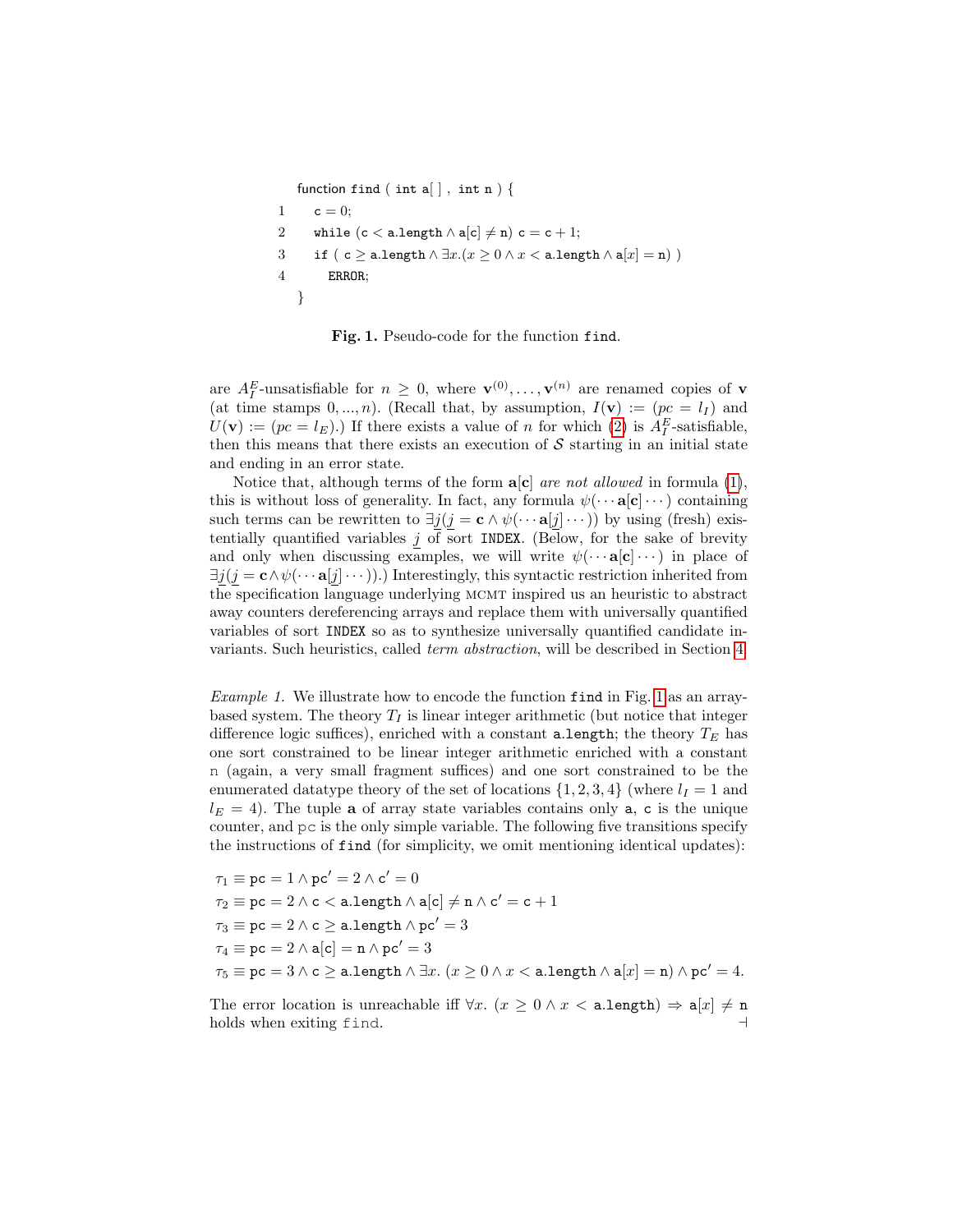### <span id="page-6-0"></span>3 Unwinding array-based systems

We adapt some of the notions in [\[20\]](#page-14-4) so that they can be easily integrated in the framework of mcmt. If only simple variables are considered, our approach closely resembles that in [\[20\]](#page-14-4). The main difference is that our technique uses backward instead of forward reachability to explore the set of reachable states.

If  $\psi$  is a quantifier-free formula in which at most the index variables  $\underline{i}$  occur, we denote by  $\psi$ <sup> $=$ </sup> its existential (index) closure, namely the formula  $\exists \underline{i} \psi$ . The *matrix* of a guarded assignment in functional form  $\tau(\mathbf{v}, \mathbf{v}')$  of the form [\(1\)](#page-4-0) is the formula [\(1\)](#page-4-0) itself without the existential prefix  $\exists k$ ; the proper variables of  $\tau$  are the k. Below, we shall feel free to apply bounded variables renamings to formulæ of the form [\(1\)](#page-4-0) without explicit mention.

<span id="page-6-2"></span>**Definition 1.** A labeled unwinding of  $S = \langle v; {\{\tau_h(v, v')\}_h}}\rangle$  is a quadruple  $(V, E, M_E, M_V)$ , where  $(V, E)$  is a finite rooted tree (let  $\varepsilon$  be the root) and  $M_E, M_V$  are labeling functions for edges and vertices, respectively, such that:

- (i) for every  $v \in V$ , if  $v \neq \varepsilon$ , then  $M_V(v)$  is a quantifier-free formula of the kind  $\psi(\underline{i}, \mathbf{a}[\underline{i}], \mathbf{c}, \mathbf{d})$  such that  $M_V(v) \models_{A_I^E} pc = l$  for some location l; otherwise  $M_V(\varepsilon)$  is  $pc = l_E$ ;
- (ii) for every  $(v, w) \in E$ ,  $M_E(v, w)$  is the matrix of some  $\tau \in {\tau_h(\mathbf{v}, \mathbf{v}')}_h$ ; the proper variables of  $\tau$  do not occur in  $M_V(w)$ ; moreover, we have that  $M_V(w) \models_{A_I^E} pc = trg(\tau)$ , that  $M_V(v) \models_{A_I^E} pc = src(\tau)$ , and that

<span id="page-6-1"></span>
$$
M_E(v, w)(\mathbf{v}, \mathbf{v}') \wedge M_V(w)(\mathbf{v}') \models_{A_I^E} M_V(v)(\mathbf{v}); \tag{3}
$$

(iii) for each  $\tau \in {\{\tau_h(\mathbf{v},\mathbf{v}^\prime)\}_h}$  and every non-leaf vertex  $w \in V$  such that  $M_V(w) \models_{A_I^E} pc = trg(\tau)$ , there exist  $v \in V$  and  $(v, w) \in E$  such that  $M_E(v, w)$  is the matrix of  $\tau$ .

The intuition underlying the definition is that a vertex  $v$  in a labeled unwinding corresponds to a program location (i) and an edge  $(v, w)$  to the execution of a transition, whose source and target locations match with those of  $v$  and  $w$ , respectively  $(ii$  and  $iii)$ . It is interesting to more closely analyze condition  $(3)$ . To this end, we recall the definition of *pre-image* of a formula  $K(\mathbf{v})$  with respect to a transition  $\tau(\mathbf{v}, \mathbf{v}')$ , which is one of the key ingredients of backward reachability (see, e.g., [\[9\]](#page-14-6)):  $Pre(\tau, K) := \exists \mathbf{v}' \cdot (\tau(\mathbf{v}, \mathbf{v}') \wedge K(\mathbf{v}'))$ . It is not difficult to see that condition [\(3\)](#page-6-1) is equivalent to  $\exists v'.\ (M_E(v, w)(v, v') \wedge M_V(w)(v')) \models_{A_I^E} M_V(v)(v)$ which, in turn, implies  $Pre(\tau, M_V(w)^{\exists}) \models_{A_I^E} M_V(v)^{\exists}$ , if  $M_E(v, w)$  is the matrix of  $\tau$ . It is now clear that  $M_V(v)^{\dagger}$ , i.e. the set of states associated to vertex v, *overapproximates* the set of states in the pre-image of  $M_V(w)$ <sup> $\exists$ </sup> with respect to  $\tau$ . Thus, the disjunction of the (existential index closure of the) formulæ labeling the nodes of an unwinding is an over-approximation of the set of backward reachable states and its negation (under suitable completeness conditions, see Definition [2](#page-7-0) below) is an invariant of the system. A set  $C$  of vertexes in a labeled unwinding  $(V, E, M_E, M_V)$  covers a vertex  $v \in V$  iff

<span id="page-6-3"></span>
$$
M_V(v)^\exists \models_{A_I^E} \bigvee_{w \in C} M_V(w)^\exists. \tag{4}
$$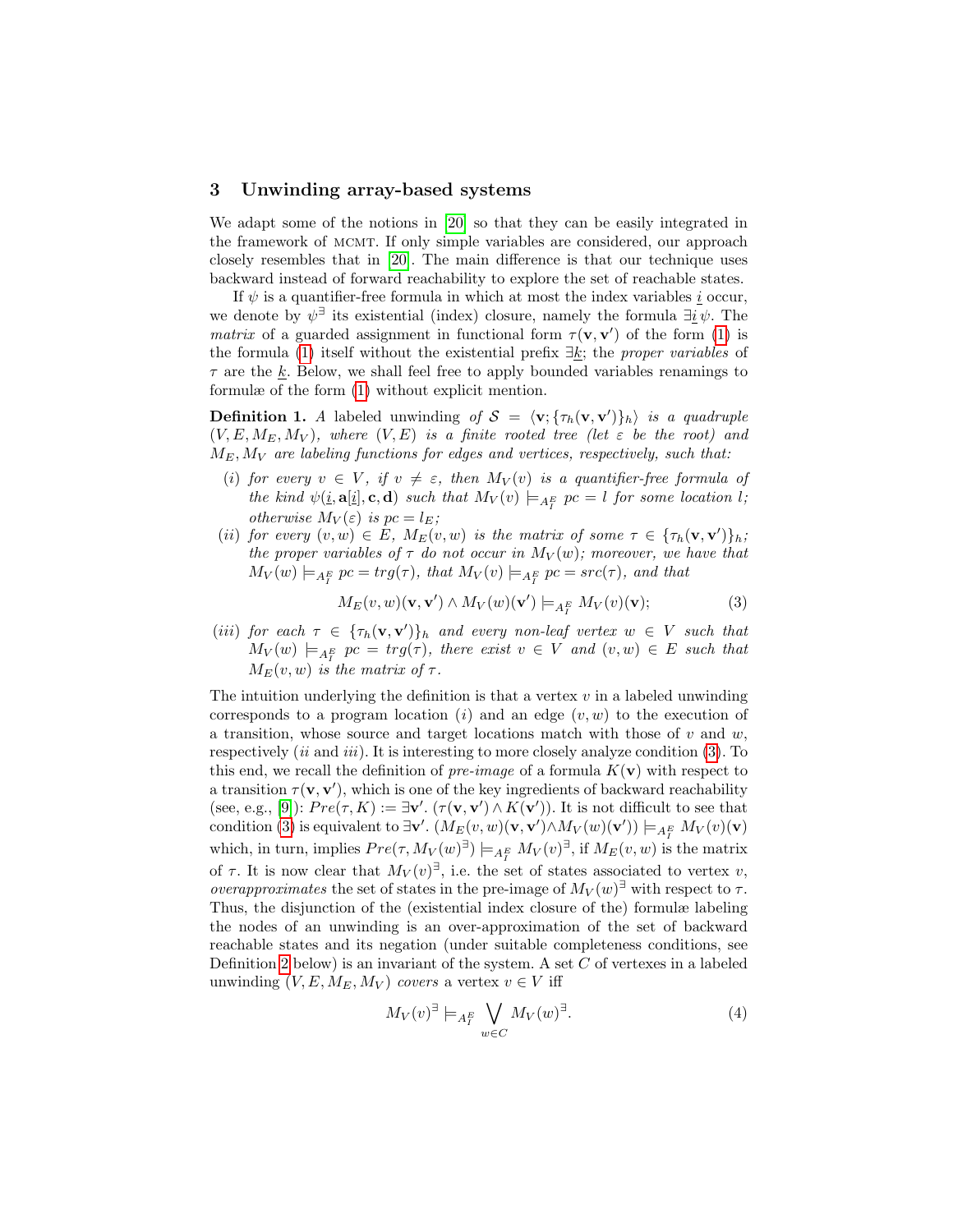<span id="page-7-0"></span>**Definition 2.** The labeled unwinding  $(V, E, M_E, M_V)$  is safe iff for all  $v \in V$ we have that if  $M_V(v) \models pc = l_I$ , then  $M_V(v)$  is  $A_I^E$ -unsatisfiable. It is complete iff there exists a covering, i.e., a set of non-leaf vertexes C containing  $\varepsilon$  and such that for every  $v \in C$  and  $(v', v) \in E$ , it happens that C covers v'.

The reader familiar with [\[20\]](#page-14-4) may have noticed that our notion of covering involves a set of vertexes rather than a single one as in [\[20\]](#page-14-4). Indeed, an efficient implementation of our notion is delicate and is discussed in Section [4.](#page-12-0) Here, we focus on abstract definitions which allow us to prove that safe and complete labeled unwindings can be seen as safety certificates for array-based systems.

<span id="page-7-1"></span>Theorem 1. An array-based system is safe if there exists a safe and complete labeled unwinding for it.

#### <span id="page-7-2"></span>3.1 Lazy Abstraction with Interpolants in MCMT

We are left with the problem of computing labeled unwindings and checking for their safety and completeness. Similarly to [\[20\]](#page-14-4), we design a possibly nonterminating procedure, called UNWIND, that, given an array-based system  $S$ , computes a sequence of (increasingly larger) labeled unwindings. The initial labeled unwinding of S is the tree containing just the root labeled by  $pc = l_E$ . UNWIND uses two sub-procedures, called EXPAND and REFINE, which can be non-deterministically applied to a labeled unwinding to obtain a new one, if possible. When REFINE is applicable but fails,  $S$  is unsafe. If none of the two procedures applies, then the current labeled unwinding is safe and complete; thus  $S$  is safe by Theorem [1.](#page-7-1)

The core of our procedure is the sub-procedure Refine that performs refinement of labelings in presence of spurious unsafety traces. The distinguishing feature of our method is that, despite the fact that we use quantified formulæ to represent sets of states and transitions, for refinement we need only quantifierfree interpolation (even in a restricted form). Technically, this is made possible because the formulæ describing potentially unsafe traces are equisatisfiable with quantifier-free formulæ obtained by a restricted form of instantiation (see below for the technical details). We now describe the two sub-procedures.

Let  $(V, E, M_E, M_V)$  be the current labeled unwinding of S. From now on, we assume that the initial location is not a target location, the error location is not a source location, and that initial and error locations are the only locations that are not both a source and a target location.

EXPAND. The applicability condition is that  $(V, E, M_E, M_V)$  is not complete and that there exists a leaf vertex v whose location is such that  $M_V(v) \not\models_{A_I^E} pc = l_I$ . By Definition [1\(](#page-6-2)*i*), we must have  $M_V(v) \models_{A_I^E} pc = l$  for some  $l \neq l_I$ . For each transition  $\tau \in {\tau_h}_h$  whose target is l, add a new leaf  $w_\tau$ , label it by  $pc = src(\tau)$ , add the edge  $(w - v)$  to the current tree, and label it by  $\tau \to$ add the edge  $(w_\tau, v)$  to the current tree, and label it by  $\tau$ .

REFINE. The applicability condition is that  $(V, E, M_E, M_V)$  is not complete and there exists a vertex  $v \in V$  whose location is  $l_I$  and it is such that  $M_V(v)$  is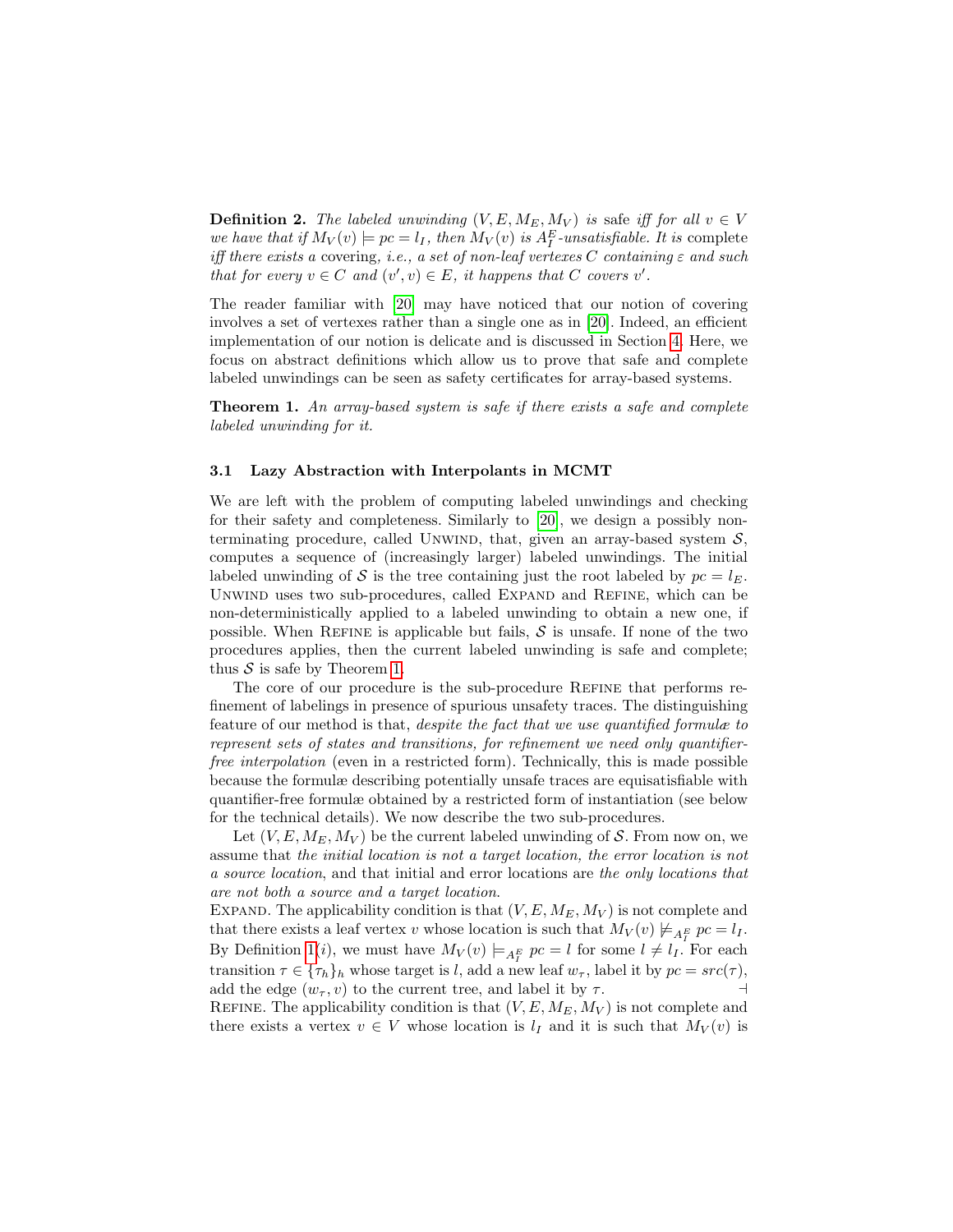$A_I^E$ -satisfiable. Consider the path  $v = v_0 \rightarrow v_1 \rightarrow \cdots \rightarrow v_m = \varepsilon$  from v to the root and let  $\tau_1, \ldots, \tau_m$  be the transitions labeling the edges from left to right. If

<span id="page-8-0"></span>
$$
\tau_1(\mathbf{v}^{(0)}, \mathbf{v}^{(1)}) \wedge \dots \wedge \tau_m(\mathbf{v}^{(m-1)}, \mathbf{v}^{(m)})
$$
\n(5)

is  $A_I^E$ -satisfiable (notice that this is decidable, see Lemma [3](#page-18-0) of [A](#page-16-0)ppendix A for details), then fail and report the unsafety of  $S$ . Otherwise, update the formulæ labeling  $v_0, \ldots, v_m$  by using interpolants as follows. By recalling [\(1\)](#page-4-0), rewrite [\(5\)](#page-8-0) as

<span id="page-8-3"></span>
$$
\bigwedge_{k=1}^{m} \exists \underline{i}_{k} \left( \mathbf{a}^{(k)} = \lambda j. \ G_{k}(\underline{i}_{k}, \mathbf{a}^{(k-1)}[\underline{i}_{k}], \mathbf{c}^{(k-1)}, \mathbf{d}^{(k-1)}, \lambda) \right) \n\left( \begin{array}{c} \phi_{k}(\underline{i}_{k}, \mathbf{a}^{(k-1)}[\underline{i}_{k}], \mathbf{c}^{(k-1)}, \mathbf{d}^{(k-1)}, j, \mathbf{a}^{(k-1)}[\underline{j}]) \wedge \\ \mathbf{c}^{(k)} = H_{k}(\underline{i}_{k}, \mathbf{a}^{(k-1)}[\underline{i}_{k}], \mathbf{c}^{(k-1)}, \mathbf{d}^{(k-1)}) \wedge \\ \mathbf{d}^{(k)} = K_{k}(\underline{i}_{k}, \mathbf{a}^{(k-1)}[\underline{i}_{k}], \mathbf{c}^{(k-1)}, \mathbf{d}^{(k-1)}) \end{array} \right) \tag{6}
$$

which, by Skolemizing existentially quantified variables, is transformed to the equi-satisfiable formula (below, by abuse of notation, we consider the symbols in  $\underline{i}_k$  as Skolem constants):

<span id="page-8-2"></span>
$$
\bigwedge_{k=1}^{m} \left( \mathbf{a}^{(k)} = \lambda j. \ G_k(\underline{i}_k, \mathbf{a}^{(k-1)}[\underline{i}_k], \mathbf{c}^{(k-1)}, \mathbf{d}^{(k-1)}, \mathbf{d}^{(k-1)}) \wedge \\ \mathbf{c}^{(k)} = H_k(\underline{i}_k, \mathbf{a}^{(k-1)}[\underline{i}_k], \mathbf{c}^{(k-1)}, \mathbf{d}^{(k-1)}, \mathbf{d}^{(k-1)}]) \wedge \\ \mathbf{d}^{(k)} = K_k(\underline{i}_k, \mathbf{a}^{(k-1)}[\underline{i}_k], \mathbf{c}^{(k-1)}, \mathbf{d}^{(k-1)}) \right) \tag{7}
$$

Now, observe that  $\mathbf{a}^{(k)} = \lambda j G_k(\dots)$  is equivalent to  $\forall j$ .  $\mathbf{a}^{(k)}[j] = G_k(\dots j \dots)$ and instantiate the variable j with the Skolem constants in  $i_k$ , ...,  $i_m$  to derive

<span id="page-8-1"></span>
$$
\bigwedge_{k=1}^{m} \left( \bigwedge_{j \in \underline{i}_{k+1}, \dots, \underline{i}_{m}} \mathbf{a}^{(k)}[j] = G_{k}(\underline{i}_{k}, \mathbf{a}^{(k-1)}[\underline{i}_{k}], \mathbf{c}^{(k-1)}, \mathbf{d}^{(k-1)}, j, \mathbf{a}^{(k-1)}[j]) \land \mathbf{c}^{(k)} = H_{k}(\underline{i}_{k}, \mathbf{a}^{(k-1)}[\underline{i}_{k}], \mathbf{c}^{(k-1)}, \mathbf{d}^{(k-1)}[j]) \land \mathbf{d}^{(k)} = K_{k}(\underline{i}_{k}, \mathbf{a}^{(k-1)}[\underline{i}_{k}], \mathbf{c}^{(k-1)}, \mathbf{d}^{(k-1)})
$$
\n(8)

Formula [\(8\)](#page-8-1) is  $A_I^E$ -equisatisfiable to [\(7\)](#page-8-2), (this is proved as Lemma [2](#page-17-0) in Ap-pendix [A\)](#page-16-0). Now, [\(5\)](#page-8-0) was supposed to be  $A_I^E$ -unsatisfiable, hence so are [\(6\)](#page-8-3), [\(7\)](#page-8-2) and finally  $(8)$ . Let us abbreviate the k-th conjunct in the big conjunction  $(8)$ as

<span id="page-8-4"></span>
$$
\tilde{\tau}_k(\underline{i}_k,\ldots,\underline{i}_m,\mathbf{a}^{(k-1)}[\underline{i}_k],\ldots,\mathbf{a}^{(k-1)}[\underline{i}_m],\mathbf{a}^{(k)}[\underline{i}_{k+1}],\ldots,\mathbf{a}^{(k)}[\underline{i}_m],\mathbf{c}^{(k-1)},\mathbf{c}^{(k)},\mathbf{d}^{(k-1)},\mathbf{d}^{(k)})\enspace(9)
$$

so that [\(8\)](#page-8-1) is written as  $\tilde{\tau}_1 \wedge \cdots \wedge \tilde{\tau}_m$ . Finally, let

<span id="page-8-5"></span>
$$
\psi_k(\underline{i}_{k+1},\ldots,\underline{i}_m,\mathbf{a}[\underline{i}_{k+1}],\ldots,\mathbf{a}[\underline{i}_m],\mathbf{c},\mathbf{d})\tag{10}
$$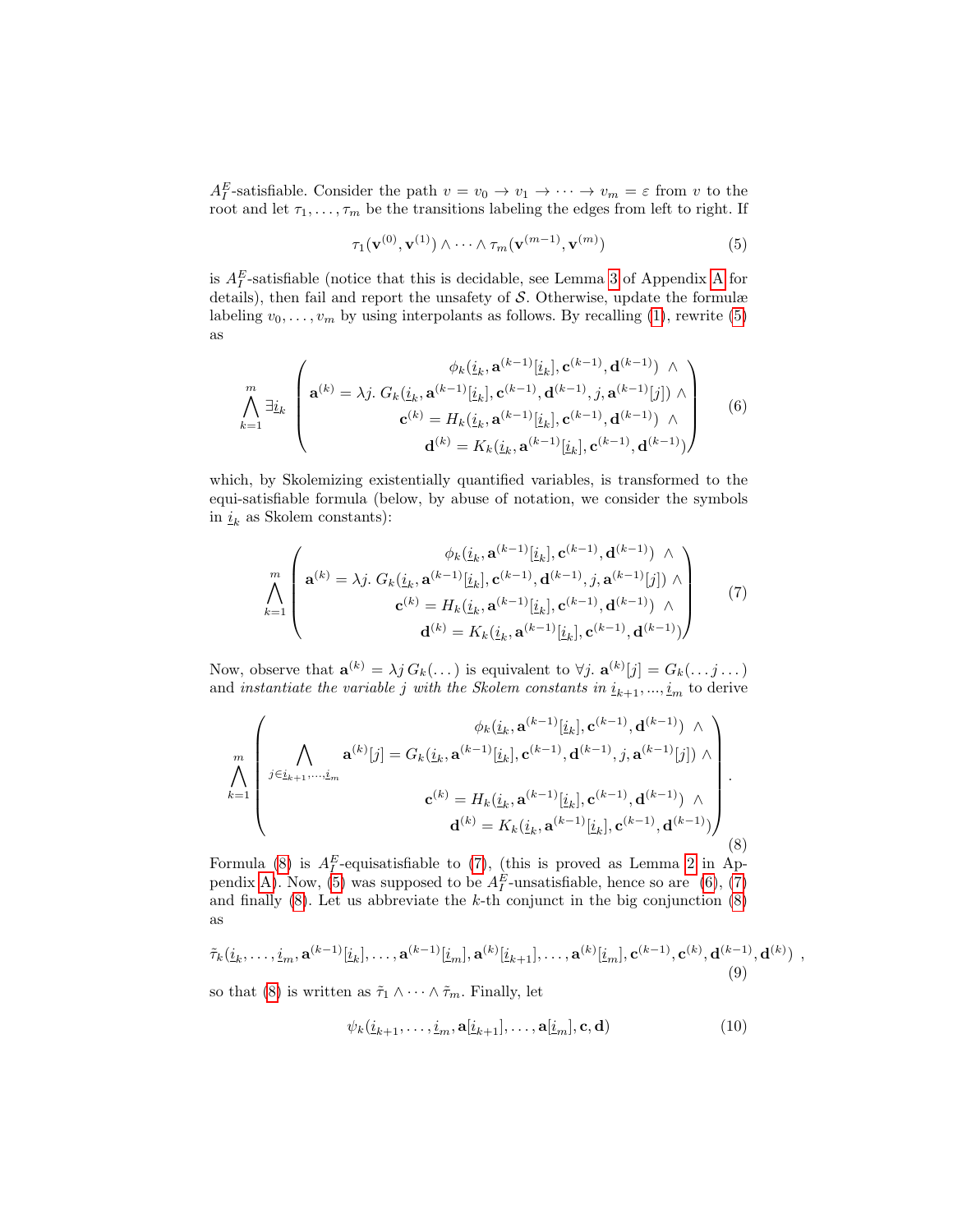be the (quantifier-free interpolants) computed in [\(8\)](#page-8-1) from right-to-left such that

<span id="page-9-1"></span>
$$
\psi_0 \equiv \bot, \qquad \psi_m \equiv \top,\tag{11}
$$

$$
\psi_k(\underline{i}_{k+1},\ldots,\underline{i}_m,\mathbf{a}^{(k)}[\underline{i}_{k+1}],\ldots,\mathbf{a}^{(k)}[\underline{i}_m],\mathbf{c}^{(k)},\mathbf{d}^{(k)})\wedge\tilde{\tau}_k\models_{A_I^E}
$$
\n
$$
\vdots
$$
\n
$$
\vdots
$$
\n
$$
\vdots
$$
\n
$$
\vdots
$$
\n
$$
\vdots
$$
\n
$$
\vdots
$$
\n
$$
\vdots
$$
\n
$$
\vdots
$$
\n
$$
\vdots
$$
\n
$$
\vdots
$$
\n
$$
\vdots
$$
\n
$$
\vdots
$$
\n
$$
\vdots
$$
\n
$$
\vdots
$$
\n
$$
\vdots
$$
\n
$$
\vdots
$$
\n
$$
\vdots
$$
\n
$$
\vdots
$$
\n
$$
\vdots
$$
\n
$$
\vdots
$$
\n
$$
\vdots
$$
\n
$$
\vdots
$$
\n
$$
\vdots
$$
\n
$$
\vdots
$$
\n
$$
\vdots
$$
\n
$$
\vdots
$$
\n
$$
\vdots
$$
\n
$$
\vdots
$$
\n
$$
\vdots
$$
\n
$$
\vdots
$$
\n
$$
\vdots
$$
\n
$$
\vdots
$$
\n
$$
\vdots
$$
\n
$$
\vdots
$$
\n
$$
\vdots
$$
\n
$$
\vdots
$$
\n
$$
\vdots
$$
\n
$$
\vdots
$$
\n
$$
\vdots
$$
\n
$$
\vdots
$$
\n
$$
\vdots
$$
\n
$$
\vdots
$$
\n
$$
\vdots
$$
\n
$$
\vdots
$$
\n
$$
\vdots
$$
\n
$$
\vdots
$$
\n
$$
\vdots
$$
\n
$$
\vdots
$$
\n
$$
\vdots
$$
\n
$$
\vdots
$$
\n
$$
\vdots
$$
\n
$$
\vdots
$$
\n
$$
\vdots
$$
\n
$$
\vdots
$$
\n
$$
\vdots
$$
\n<math display="</math>

$$
\psi_{k-1}(\underline{i}_k,\ldots,\underline{i}_m,\mathbf{a}^{(k-1)}[\underline{i}_k],\ldots,\mathbf{a}^{(k-1)}[\underline{i}_m],\mathbf{c}^{(k-1)},\mathbf{d}^{(k-1)}),
$$

and update the label of  $v_k$  as follows:

<span id="page-9-0"></span>
$$
M_V(v_k) \equiv M_V(v_k) \wedge \psi_k(\underline{i}_{k+1}, \dots, \underline{i}_m, \mathbf{a}[\underline{i}_k], \dots, \mathbf{a}[\underline{i}_m], \mathbf{c}, \mathbf{d}). \tag{13}
$$

Notice that, since the matrix of  $\tau_k$  entails  $\tilde{\tau}_k$ , the condition [\(3\)](#page-6-1) is preserved and the vertex  $v = v_0$  is labeled by an  $A_I^E$ -unsatisfiable formula.

Both Expand and Refine prescribe to establish if the current unwinding is complete. According to Definition [2,](#page-7-0) this requires to guess a sub-set  $C$  of the set of vertexes in the unwinding and check if C covers  $v'$ , for every  $v \in C$ and  $(v', v) \in E$ . In turn, this may be reduced to repeatedly check the  $A_I^E$ . unsatisfiability of an  $\exists^{A,I}\forall^{I}$ -sentence (recall the definition in Section [2\)](#page-2-0), reasoning by refutation from [\(4\)](#page-6-3). These satisfiability checks are decidable under suitable conditions [\[9\]](#page-14-6), which will be briefly recalled in Section [3.2](#page-11-0) when discussing the completeness of our technique. However, even when the conditions for decidability are not satisfied, it is still possible to use sound but incomplete algorithms which preserves the soundness of UNWIND. Concerning REFINE, notice that it is possible to predict the numbers  $e_k$  of (implicitly existentially quantified) index variables occurring in the formulæ labeling the vertex  $v_k$  of a path of the form  $v_0 \to \cdots \to v_m = \varepsilon$  by simply counting the existentially quantified index variables in  $\tau_{k+1} \wedge \cdots \wedge \tau_m$  from [\(5\)](#page-8-0). The number of index variables that will occur in the formula labeling  $v_k$  after the update [\(13\)](#page-9-0) is bounded by  $e_k$ , because it is derived from the interpolants computed along the path considered above. On the other hand, the number of index variables labeling the leaves may grow very quickly, thereby posing a crucial problem for implementation (e.g., when instantiating universally quantified variables in covering tests). Fortunately, heuristics [\[8,](#page-14-18) [10\]](#page-14-7) designed to reduce the number of index variables in pre-images developed for the backward reachability procedure of mcmt can also be put to productive use in the main loop of UNWIND.

<span id="page-9-2"></span>The third observation on Refine concerns the computation of the interpolants. An easy way to derive  $\psi_{k-1}$  from  $\psi_k$  would be to use the pre-image of  $\psi_{k-1}$  with respect to the transition labeling the edge connecting the vertexes whose label is to be updated by  $\psi_{k-1}$  and  $\psi_k$ . However, for UNWIND to be truly an abstraction-based procedure, we need to compute interpolants which do not necessarily reduce to the precise preimage. This can be done by combining the available interpolation algorithms for  $T_I$  and  $T_E$ . Unrestricted combination is not always possible in general (there are negative results in the literature showing e.g. that the addition of free function symbols can destroy quantifier-free interpolation [\[1\]](#page-14-19)); however, because of the form [\(9\)](#page-8-4) of the above formulæ  $\tilde{\tau}_k$ , it follows that whenever Unwind needs to compute an interpolant for an unsatisfiable quantifier-free formula  $\psi_1 \wedge \psi_2$ , the formulæ  $\psi_1, \psi_2$  satisfy the hypotheses of the following positive result: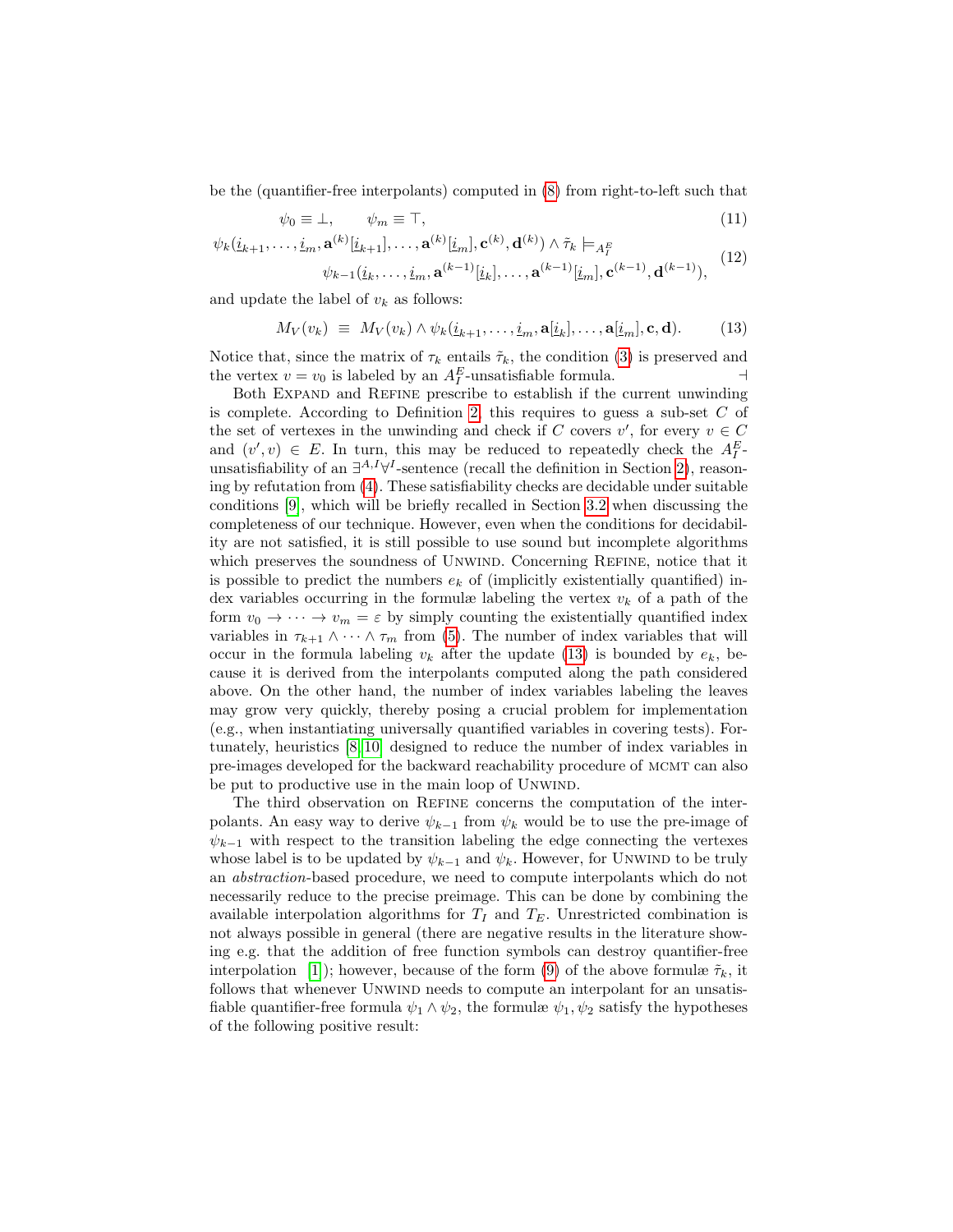**Theorem 2.** Suppose that  $\psi_1 \wedge \psi_2$  is an  $A_I^E$ -unsatisfiable quantifier-free formula such that all variables of sort INDEX occurring in  $\psi_2$  under the scope of the read operator  $\Box$  occur also in  $\psi_1$ . Then, there exists a quantifier-free formula  $\psi_0$ such that: (i)  $\psi_2 \models_{A_I^E} \psi_0$ ; (ii)  $\psi_0 \wedge \psi_1$  is  $A_I^E$ -unsatisfiable; (iii) all free variables occurring in  $\psi_0$  occur both in  $\psi_1$  and  $\psi_2$ .

<span id="page-10-2"></span>The soundness of UNWIND is guaranteed by the following result.

Theorem 3. If neither EXPAND nor REFINE can be applied to a labeled unwinding  $P = (V, E, M_E, M_V)$ , then P is safe and complete.

<span id="page-10-1"></span>Example 2. We briefly discuss how UNWIND is applied to the array-based system of Example [1.](#page-5-1) Fig. [2](#page-10-0) (without boxed literals) reports an unwinding that, starting from the error location  $(M_V(\epsilon) \models pc = 4)$  reaches the initial location  $(M_V(v_{25}) \models pc = 1)$ . An infeasible trace depicted in Fig. [2.](#page-10-0) The counterexample associated to the trace is the following (for the sake of conciseness, we list only the variables changing their values):

 $\mathsf{pc}^{(4)}=1$   $\wedge$  ${\rm pc}^{(4)}=1\wedge{\rm pc}^{(3)}=2\wedge{\rm c}^{(3)}=0\;\wedge$  $\mathtt{pc}^{(3)} = 2 \land \mathtt{pc}^{(2)} = 2 \land \mathtt{a.length} > \mathtt{c}^{(3)} \land \mathtt{c}^{(2)} = \mathtt{c}^{(3)} + 1 \land i_1 = \mathtt{c}^{(3)} \land \mathtt{a}^{(3)}[i_1] \neq \mathtt{n}~ \land$  ${\rm pc}^{(2)} = 2 \wedge {\rm pc}^{(1)} = 3 \wedge {\tt a.length} \leq {\sf c}^{(2)} \wedge {\sf c}^{(3)}$  $\mathtt{pc}^{(1)} = 3 \land \mathtt{pc}^{(0)} = 4 \land \mathtt{a.length} \leq \mathtt{c}^{(1)} \land \mathtt{a}^{(1)}[i_0] = \mathtt{n} \land \mathtt{a.length} > i_0 \, \land$  $pc^{(0)} = 4$ 

The counterexample is unsatisfiable and it is thus infeasible in the concrete system. A set of interpolants computed from the trace above contains

$$
\psi_0 \equiv \bot, \quad \psi_1 \equiv \bot, \quad \psi_2 \equiv i_0 \leq \mathtt{c} \wedge i_0 \geq 0, \quad \psi_3 \equiv i_0 \leq \mathtt{c} \wedge i_0 \geq 0, \psi_4 \equiv i_0 \leq \mathtt{a.length} \wedge i_0 \geq 0, \quad \psi_5 \equiv i_0 \geq 0, \text{ and } \psi_6 \equiv \top.
$$

According to [\(13\)](#page-9-0), the refinement of the infeasible trace is done by adding each interpolant to the corresponding vertex in the unwinding (see the boxed literals in Fig. [2\)](#page-10-0). Unwind is then able to generate the invariant

 $(pc = 3 \land c > 0 \land a.length \ge 1) \Rightarrow \forall i. ((i < c \land i \le a.length) \Rightarrow a[i] \ne n)$ 

as the negation of the label of  $v_1$ , which states that if the the loop is executed at least once (antecedent of the main implication), then at every position  $i$  (up



<span id="page-10-0"></span>Fig. 2. Counterexample for Example [2.](#page-10-1) Boxed labels were added by refinement.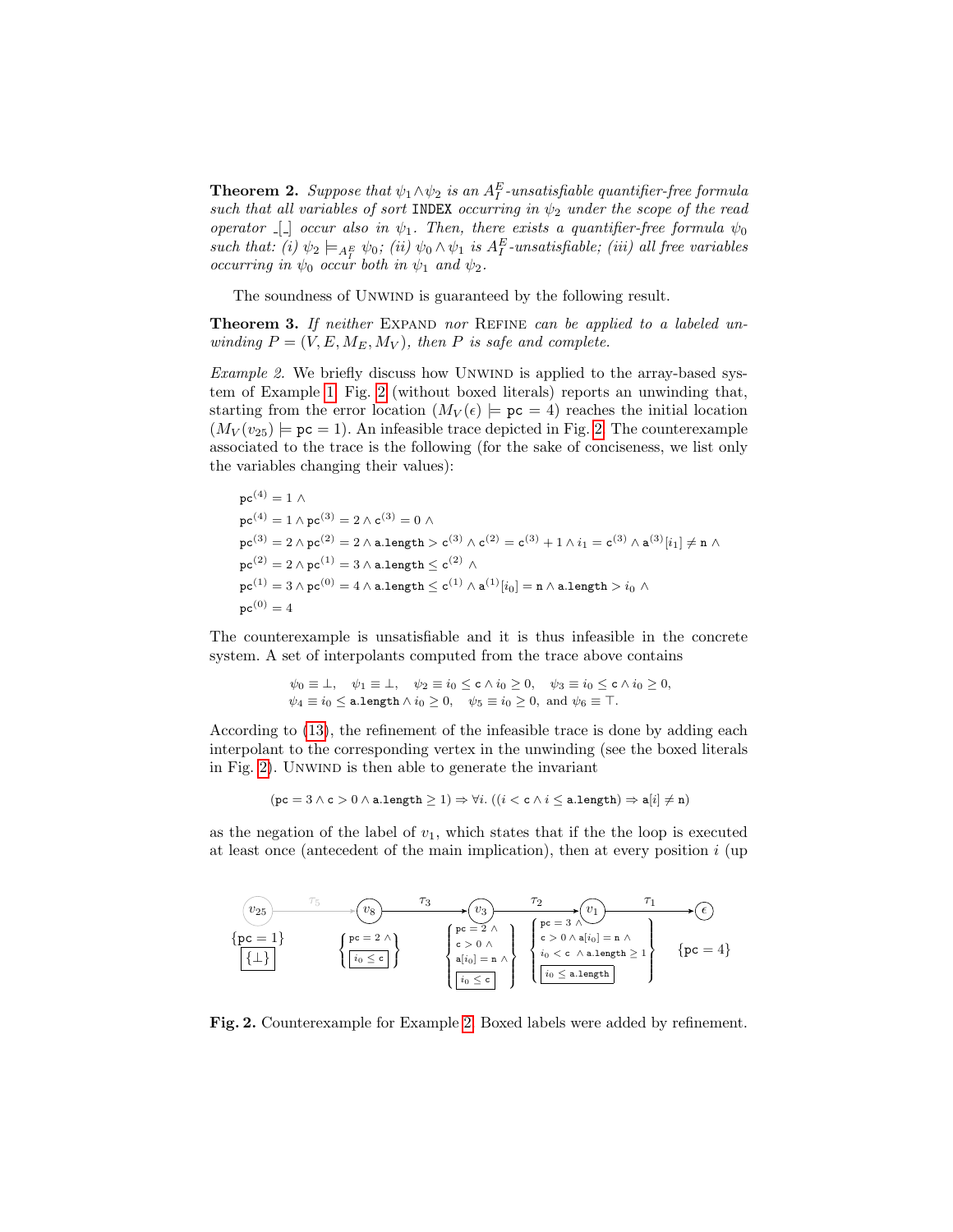to c) of the array is stored a value distinct from n. Notice that the predicates c > 0, a.1ength  $\geq 1$  and  $i < c$  (where i is an universally quantified variable) are new and have been generated by the interpolation algorithm. new and have been generated by the interpolation algorithm.

#### <span id="page-11-0"></span>3.2 Completeness and termination

The completeness of Unwind depends on the decidability of checking whether a labeled unwinding is complete according to Definition [2.](#page-7-0) We have already argued (see first observation after the description of Refine in Section [3.1\)](#page-7-2) that this can be reduced to the  $A_I^E$ -satisfiability of  $\exists^{A,I} \forall^I$ -sentences.

<span id="page-11-2"></span>**Theorem 4 ([\[9\]](#page-14-6)).** If there are no function symbols in the signature  $\Sigma_I$  of  $T_I$ and the class  $C_I$  of models of  $T_I$  is closed under substructures, then the  $A_I^E$ . satisfiability of  $\exists^{A,I} \forall^I$ -sentences is decidable.

In  $[9]$ , the proof of this result<sup>[1](#page-11-1)</sup> is constructive by showing a procedure which first instantiates the universally quantified index variables with the existentially quantified index variables (considered as Skolem constants) of the sentence in all possible ways and then invokes a combination  $(\dot{a} \, la \, Nelson-Open)$  of the available decision procedures for the  $SMT(T_I)$ - and  $SMT(T_E)$ -problems (recall the assumptions in Section [2\)](#page-2-0). The procedure is still sound but incomplete when the assumptions on  $T_I$  in Theorem [4](#page-11-2) do not hold. For efficiency, heuristics [\[8\]](#page-14-18) have been designed to reduce the number of possible instantiations.

Conditions for the termination of UNWIND are much more restrictive. First, a fair strategy must be used to apply EXPAND and REFINE. Formally, a strategy is fair if it does not indefinitely delay the application of one of the two procedures and does not apply Refine infinitely many times to the label of the same vertex. Notice that the latter holds if there are no infinitely many nonequivalent formulæ of the form  $\psi(i, \mathbf{a}[i], \mathbf{c}, \mathbf{d})$  for a given i or, alternatively, if a refinement based on the computation of interpolants through the precise preimage is eventually applied when repeatedly refining a node. The second condition (since adopting a fair strategy alone is not sufficient) for termination concerns also the theory  $T_E$ . To formally state such conditions, we need to adapt some notions from [\[2,](#page-14-20)9]. A *wqo-theory* is a theory  $T = (\Sigma, C)$  such that C is closed under substructures and finitely generated models of T are a well-quasi-order with respect to the relation  $\preceq$  that holds between  $\mathcal{M}_1$  and  $\mathcal{M}_2$  whenever  $\mathcal{M}_1$ embeds into  $\mathcal{M}_2$ .

<span id="page-11-3"></span>**Theorem 5.** Let  $S = \langle v; {\{\tau_h(v, v')\}_h}}\rangle$  be an array-based system for  $T_I, T_E$ . Suppose that  $T_I$  satisfies the hypotheses of Theorem [4](#page-11-2) and that the theory obtained from  $T_I \cup T_E$  by adding it the symbols **v** (seen as free constants of appropriate sorts) is a wgo theory. Then, UNWIND terminates when applied to  $S$  with a fair strategy.

<span id="page-11-1"></span><sup>1</sup>Although in this paper, we have also counters and simple variables in the definition of array-based systems, that were not considered in [\[9\]](#page-14-6), this does not interfere with the correctness of the algorithm in [\[9\]](#page-14-6) which can be easily extended to cope with them.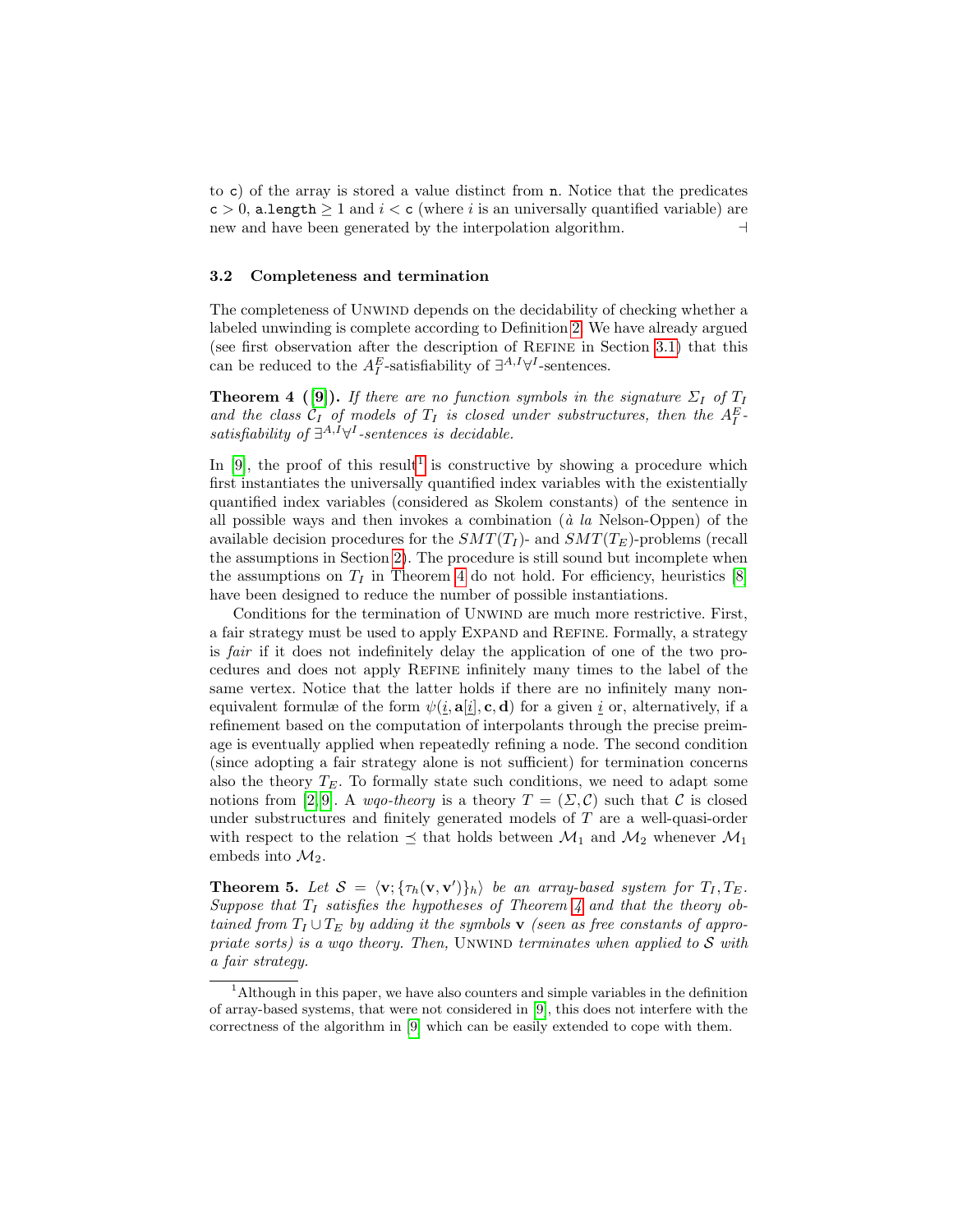As a consequence, Unwind behaves as a decision procedure for those classes of array-based systems satisfying the conditions of Theorem [5.](#page-11-3) This is the case, for example, of broadcast protocols and lossy channels systems (see [\[9\]](#page-14-6), [\[2\]](#page-14-20) for details). A similar result for broadcast protocols is given in [\[6\]](#page-14-16) within forward reachability.

### <span id="page-12-0"></span>4 Implementation and Experiments

We have implemented UNWIND on top of a re-engineered version of  $MCMT<sup>2</sup>$  $MCMT<sup>2</sup>$  $MCMT<sup>2</sup>$ ; the following two heuristics are the key ingredients for its practical applicability.

Term Abstraction. While experimenting with our prototype, we realized that available interpolating procedures seldom permit to refine the abstraction in the "right" way because some terms are not eliminated. This dramatically decreases performances or, even worse, prevents to find the inductive invariant, when it exists. To alleviate this problem, the goal of the term abstraction heuristic is to compute (if possible) an interpolant where a certain term  $t$  does not occur. As briefly explained in Section [2,](#page-2-0) the term  $t$  is usually some counter which should be eliminated to synthesize (candidate) invariants involving universally quantified index variables, even when the problem specification mentions no quantifiers. Term abstraction proceeds as follows. Given an  $A_I^E$ . unsatisfiable formula of the form  $\psi_1 \wedge \psi_2$ , if  $\psi_1(c_1/t) \wedge \psi_2(c_2/t)$  is  $A_I^E$ -unsatisfiable, for  $c_1$  and  $c_2$  fresh constants, then term abstraction returns the interpolant of  $\psi_1(c_1/t) \wedge \psi_2(c_2/t)$ , computed by running the available interpolation procedure. Otherwise, term abstraction returns the interpolant of the original formula  $\psi_1 \wedge \psi_2$ . Our prototype tool automatically extracts from the problem specification a list of "relevant" terms, called term abstraction list, which contains candidates for the term abstraction heuristic (alternatively, the user can provide such a list).

Covering Strategy. We implemented an additional procedure REDUCE which is to be interleaved with EXPAND so as to reduce as much as possible the invocations to the latter. REDUCE checks, given a vertex  $v$  of the unwinding and a set  $\tilde{V}$  of nodes such that every  $v_i \in \tilde{V}$  is not covered, whether  $M_V(v) \models_{A_I^E} \bigvee_{v_i \in \tilde{V}} M_V(v_i)$ , i.e., it checks if v is covered by a disjunction of vertexes that share the same value of the program counter. In addition we allow leaves to be covered by younger vertices (while in [\[20\]](#page-14-4) a vertex can be covered only by one older vertex). REDUCE agrees with the notion of covering introduced in Definition [2.](#page-7-0) Moreover, before expanding a leaf  $v$ , we check if there is at least one v's ancestor u such that u is covered by its ancestors. If so, a descendant of u can neither be expanded nor cover other vertices as long as  $u$  is covered.

Table [1](#page-13-1) reports the results of our experiments (run on an Intel i7 @2.66 GHz, equipped with 4GB of RAM and running OSX 10.7). Our benchmark set includes simple programs over arrays, e.g., initialization of all elements to 0, copy of one array into another, etc. They have been taken from other papers

<span id="page-12-1"></span> $2$ The executable of the prototype tool and all the input files can be downloaded at [http://www.oprover.org/mcmt\\_abstraction.html](http://www.oprover.org/mcmt_abstraction.html).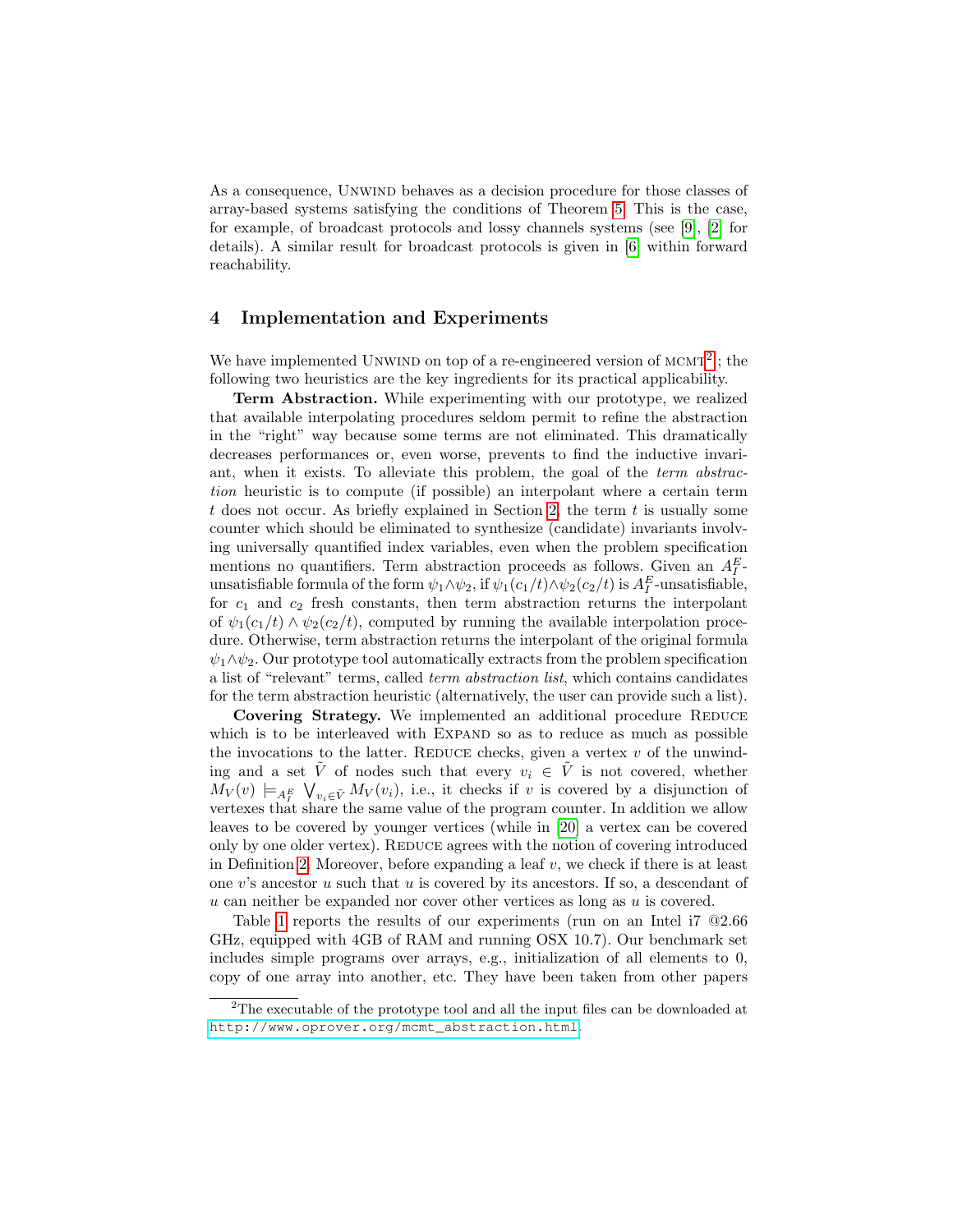| Benchmark      | Description                      | Time(s) | Nodes          | SMT-calls | Iter.          | Result      |
|----------------|----------------------------------|---------|----------------|-----------|----------------|-------------|
| find $(v1)$    | Find an element                  | 0.3     | $\overline{5}$ | 192       | 3              | <b>SAFE</b> |
| find $(v2)$    | (as above, alternative encoding) | 0.07    | 5              | 48        |                | <b>SAFE</b> |
| initialization | Initialize all elements to 0     | 0.1     | $\overline{5}$ | 96        |                | <b>SAFE</b> |
| max in array   | Find max element                 | 0.9     | 72             | 1192      | 8              | <b>SAFE</b> |
| partition      | Partition an array               | 0.08    | 20             | 62        | $\Omega$       | <b>SAFE</b> |
| strcmp         | Compare arrays                   | 0.4     | 14             | 329       | 4              | <b>SAFE</b> |
| strcpy         | Copy arrays                      | 0.03    | 3              | 15        | $\Omega$       | <b>SAFE</b> |
| vararg         | Search for end of arguments      | 0.03    | 5              | 17        | $\Omega$       | <b>SAFE</b> |
| integers       | Numerical property               | 0.02    | 5              | 19        | $\Omega$       | SAFE        |
| init and test  | Init. to 0 and tests             | 0.3     | 27             | 375       | 3              | <b>SAFE</b> |
| binary sort    | Sorting with binary search.      | 0.3     | 48             | 457       | $\overline{2}$ | <b>SAFE</b> |

<span id="page-13-1"></span>Table 1. Table reports: total verification time, number of nodes of the final unwinding, number of calls to the SMT-solver, number of CEGAR iterations, final safety result.

(e.g., [\[16,](#page-14-9) [18,](#page-14-14) [22\]](#page-15-2)), or from standard textbooks on algorithms. All benchmarks diverge if no abstraction is provided.

The last two benchmarks in Table [1](#page-13-1) are trickier to verify, as they feature two loops. In "init and test", there are two loops in sequence and the safety condition consists in reaching an error location. Although the property does not contain quantifiers, the inductive invariant of the program does need quantifiers. The methodology applied by our tool to introduce extra quantifers is the following: first, recall from Section [2](#page-2-0) that sentences like  $\psi$ (..a[c]..) are written as  $\exists i (i =$  $c \wedge \psi(.a[i]..)$ , then term abstraction can get rid of (some of) the c thus letting (some of) the  $i$  be genuine new quantifiers. As for nested loops, "binary sort" is an encoding of the sorting algorithm based on binary search.

To test the flexibility of our approach, we run the prototype on some randomly generated problems taken from those shipped with the distribution of the ARMC model-checker ([http://www.mpi-sws.org/˜rybal/armc/](http://www.mpi-sws.org/~rybal/armc/)). They consists of safety properties of numerical programs without arrays. Our tool can solve 22 out of 28 benchmarks with abstraction, but only 9 without using it. For those benchmarks that could be solved even without abstraction, the overhead of abstraction is generally negligible.

### <span id="page-13-0"></span>5 Conclusion

We have described UNWIND, a verification procedure for safety properties based on the combination of the backward reachability of mcmt and lazy-abstraction with interpolants. Lazy-abstraction is enabled to handle (unbounded) arrays while MCMT is now capable to cope with sequential programs in a uniform way by using abstraction and refinement. Our experiments show that the improved version of mcmt is able to prove safety properties in no time for common-use programs over arrays. As future work, we plan to tune the abstraction and refinement mechanisms to other classes of systems, such as distributed algorithms.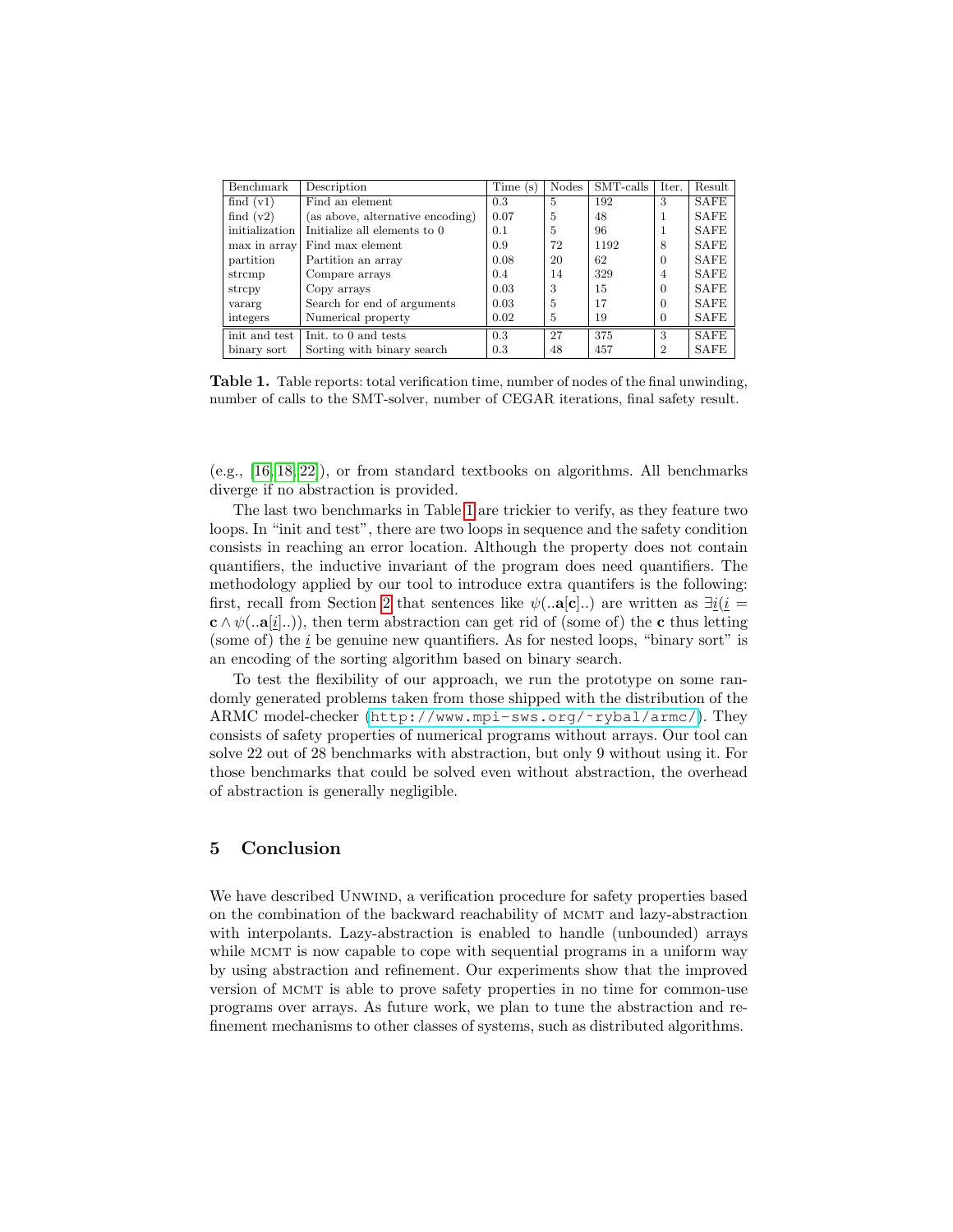Acknowledgements. The work of the first author was supported by the Hasler Foundation under project 09047 and that of the fourth author was partially supported by the "SIAM" project founded by Provincia Autonoma di Trento in the context of the "team 2009 - Incoming" COFUND action of the European Commission (FP7).

### References

- <span id="page-14-19"></span>1. A. Brillout, D. Kroening, P. Rümmer, and T. Wahl. An Interpolating Sequent Calculus for Quantifier-Free Presburger Arithmetic . In IJCAR, 2010.
- <span id="page-14-20"></span>2. A. Carioni, S. Ghilardi, and S. Ranise. Automated Termination in Model Checking Modulo Theories. In RP, 2011.
- <span id="page-14-1"></span>3. E. M. Clarke, O. Grumberg, S. Jha, Y. Lu, and H. Veith. Counterexample-Guided Abstraction Refinement. In CAV, pages 154–169, 2000.
- <span id="page-14-10"></span>4. P. Cousot, R. Cousot, and F. Logozzo. A Parametric Segmentation Functor for Fully Automatic and Scalable Array Content Analysis. In POPL, 2011.
- <span id="page-14-11"></span>5. I. Dillig, T. Dillig, and A. Aiken. Fluid Updates: Beyond Strong vs. Weak Updates. In Programming Languages and Systems. 2010.
- <span id="page-14-16"></span>6. R. Dimitrova and A. Podelski. Is lazy abstraction a decision procedure for broadcast protocols? In VMCAI, pages 98–111, 2008.
- <span id="page-14-8"></span>7. C. Flanagan and S. Qadeer. Predicate abstraction for software verification. In POPL, pages 191–202, 2002.
- <span id="page-14-18"></span>8. S. Ghilardi and S. Ranise. Model Checking Modulo Theory at work: the integration of Yices in MCMT. In AFM, 2009.
- <span id="page-14-6"></span>9. S. Ghilardi and S. Ranise. Backward Reachability of Array-based Systems by SMT solving: Termination and Invariant Synthesis. LMCS, 6(4), 2010.
- <span id="page-14-7"></span>10. S. Ghilardi and S. Ranise. MCMT: A Model Checker Modulo Theories. In IJCAR, pages 22–29, 2010.
- <span id="page-14-12"></span>11. D. Gopan, T. Reps, and M. Sagiv. A Framework for Numeric Analysis of Array Operations. In POPL'05, pages 338–350, 2005.
- <span id="page-14-0"></span>12. S. Graf and H. Saïdi. Construction of Abstract State Graphs with PVS. In CAV, pages 72–83, 1997.
- <span id="page-14-13"></span>13. N. Halbwachs and Mathias P. Discovering Properties about Arrays in Simple Programs. In PLDI'08, pages 339–348, 2008.
- <span id="page-14-3"></span>14. T. A. Henzinger, R. Jhala, R. Majumdar, and K. L. McMillan. Abstractions from Proofs. In POPL, pages 232–244, 2004.
- <span id="page-14-2"></span>15. T. A. Henzinger, R. Jhala, R. Majumdar, and G. Sutre. Lazy Abstraction. In POPL, pages 58–70, 2002.
- <span id="page-14-9"></span>16. R. Jhala and K. McMillan. Array Abstractions from Proofs. In CAV, 2007.
- <span id="page-14-5"></span>17. D. Kapur, R. Majumdar, and C. Zarba. Interpolation for Data Structures. In SIGSOFT'06/FSE-14, pages 105–116, 2006.
- <span id="page-14-14"></span>18. L. Kovács and A. Voronkov. Interpolation and Symbol Elimination. In CADE, 2009.
- <span id="page-14-15"></span>19. K. McMillan. Quantified Invariant Generation Using an Interpolating Saturation Prover. In TACAS, 2008.
- <span id="page-14-4"></span>20. K. L. McMillan. Lazy Abstraction with Interpolants. In CAV, 2006.
- <span id="page-14-17"></span>21. S. Ranise and C. Tinelli. The Satisfiability Modulo Theories Library (SMT-LIB). [www.SMT-LIB.org](http://www.smt-lib.org), 2006.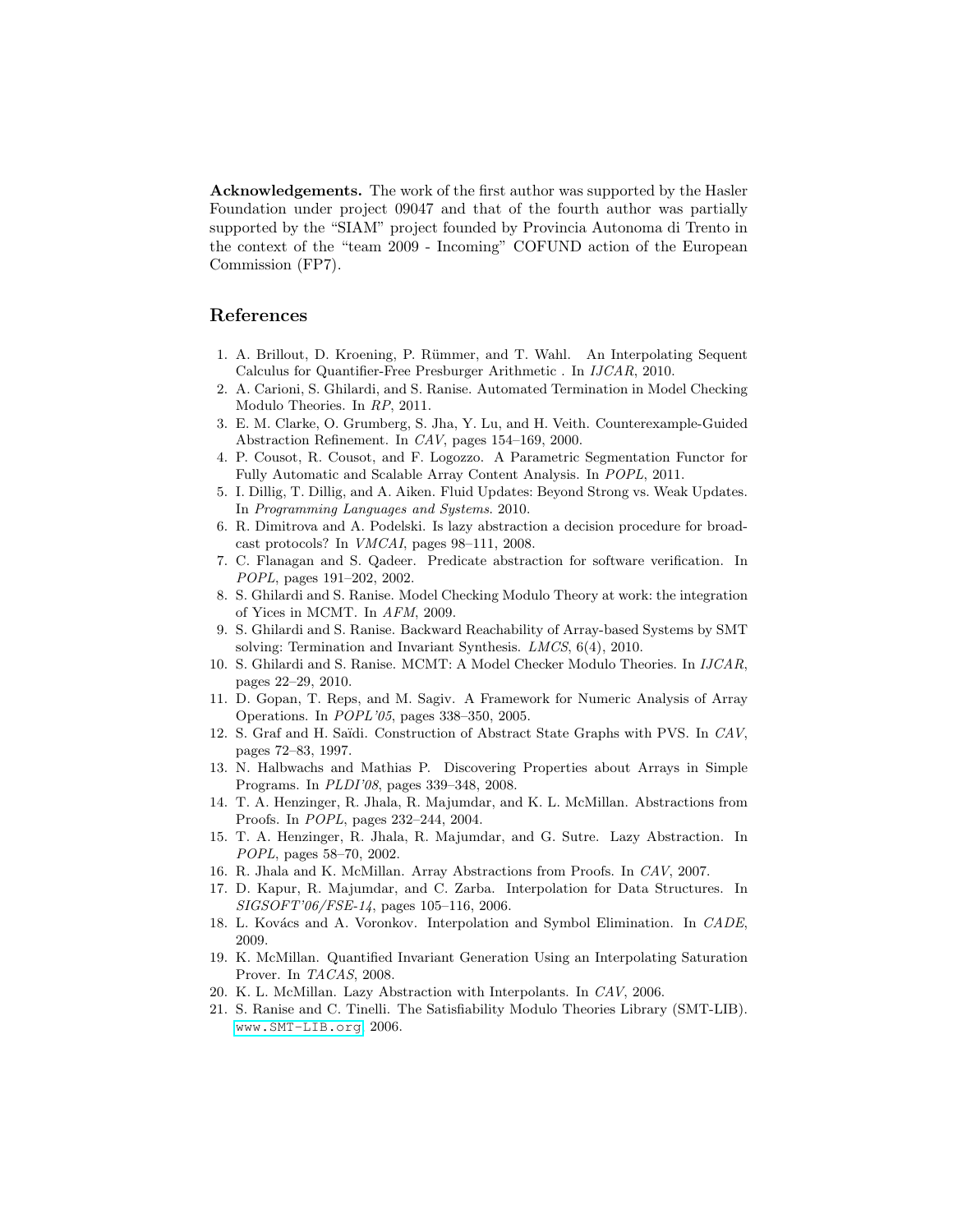- <span id="page-15-2"></span>22. M. N. Seghir, A. Podelski, and T. Wies. Abstraction Refinement for Quantified Array Assertions. In SAS, pages 3–18, 2009.
- <span id="page-15-0"></span>23. S.Lahiri and R. Bryant. Predicate Abstraction with Indexed Predicates. TOCL, 9(1), 2007.
- <span id="page-15-1"></span>24. S. Srivastava and S. Gulwani. Program Verification using Templates over Predicate Abstraction. In PLDI, 2009.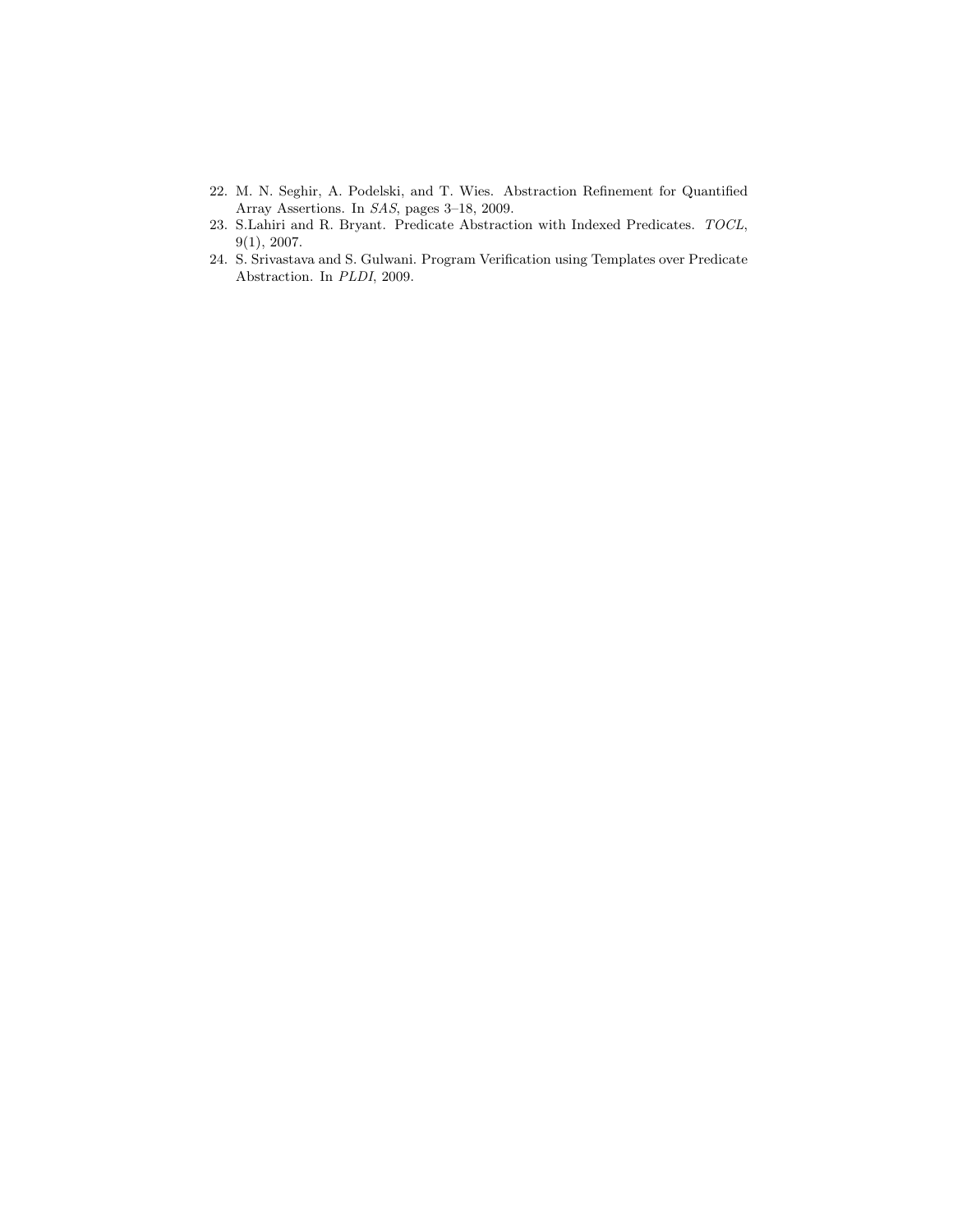### <span id="page-16-0"></span>A Proofs

In this Appendix we report the proofs of all the results stated in the paper. Preliminarily, for the sake of completeness, we recall from [\[9\]](#page-14-6) the precise definition of the notion of a case-defined function used from Section [2](#page-2-0) on.

Given a theory  $T = (\Sigma, C)$  (in our case, T will be  $A_I^E$ ), a T-partition is a finite set  $C_1(\underline{x}), \ldots, C_n(\underline{x})$  of quantifier-free formulæ (with free variables contained in the tuple  $\underline{x}$ <sup>[3](#page-16-1)</sup> such that  $T \models \forall \underline{x} \bigvee_{i=1}^n C_i(\underline{x})$  and  $T \models \bigwedge_{i \neq j} \forall \underline{x} \neg (C_i(\underline{x}) \land C_j(\underline{x}))$ . The formulæ  $C_1, \ldots, C_k$  are called the *components* of the T-partition. A case*definable extension*  $T' = (\Sigma', \mathcal{C}')$  of a theory  $T = (\Sigma, \mathcal{C})$  is obtained from T by applying (finitely many times) the following procedure:  $(i)$  take a T-partition  $C_1(\underline{x}), \ldots, C_n(\underline{x})$  together with  $\Sigma$ -terms  $t_1(\underline{x}), \ldots, t_n(\underline{x});$  (ii) let  $\Sigma'$  be  $\Sigma \cup \{F\}$ , where F is a "fresh" function symbol (i.e.,  $F \notin \Sigma$ ) whose arity matches the tuple  $\underline{x}$ ; (*iii*) take as  $\mathcal{C}'$  the class of  $\Sigma'$ -structures M whose  $\Sigma$ -reduct is a model of T and such that  $\mathcal{M} \models \bigwedge_{i=1}^n \forall \underline{x} \ (C_i(\underline{x}) \to F(\underline{x}) = t_i(\underline{x}))$ . Thus a case-definable extension  $T'$  of a theory  $T$  contains finitely many additional function symbols, called case-defined functions. By abuse of notation, we shall identify  $T$  with its case-definable extensions  $T'$ ; it is not difficult to prove [\[9\]](#page-14-6) that the decidability of  $SMT(T)$ -problem implies the decidability of  $SMT(T')$ -problem.

The following lemma proves a statement claimed in Section [3](#page-6-0) just after Definition [1:](#page-6-2)

<span id="page-16-2"></span>**Lemma 1.** Let  $(u, w) \in E$  be an arc in a labeled unwinding  $(V, E, M_E, M_V)$ ; we have

$$
Pre(\tau, M_V(w)^{\exists}) \models_{A_I^E} M_V(v)^{\exists}
$$

where  $\tau$  is the guarded assignment in functional form whose matrix is  $M_E(v, w)$ .

Proof. If we introduce existential quantifiers in both members of  $(3)$ , we get

$$
\exists \mathbf{v}' (M_E(v,w)(\mathbf{v},\mathbf{v}') \wedge M_V(w)(\mathbf{v}'))^{\exists} \models_{A_I^E} M_V(v)(\mathbf{v})^{\exists};
$$

taking into consideration that the proper variables of  $\tau$  are the only index variables occurring free in the matrix of  $\tau$  and that such proper variables do not occur in  $M_E(v, w)$ , we can move inside index quantifiers and get

$$
\exists \mathbf{v}' (M_E(v, w)(\mathbf{v}, \mathbf{v}')^{\exists} \wedge M_V(w)(\mathbf{v}')^{\exists}) \models_{A_I^E} M_V(v)(\mathbf{v})^{\exists};
$$

which is the claim because  $M_E(v, w)(\mathbf{v}, \mathbf{v}')^{\perp}$  is  $\tau(\mathbf{v}, \mathbf{v}')$  $\Box$ ).

**Theorem [1](#page-7-1)** If there exists a safe and complete labeled unwinding of S, then S is safe.

*Proof.* Let  $(V, E, M_E, M_V)$  be a safe and complete labeled unwinding of S with covering C. Recall that  $I(\mathbf{v})$  is the formula  $pc = l_I$  and  $U(\mathbf{v})$  is the formula  $pc =$  $l_E$ . We show that  $\bigvee_{w \in C} M_V(w)$ <sup>-1</sup> overapproximates the set of the system states

<span id="page-16-1"></span><sup>&</sup>lt;sup>3</sup> For the purposes of this paper, these formulæ must be of the kind  $\psi(\underline{i}, \mathbf{a}[\underline{i}], \mathbf{c}, \mathbf{d})$ .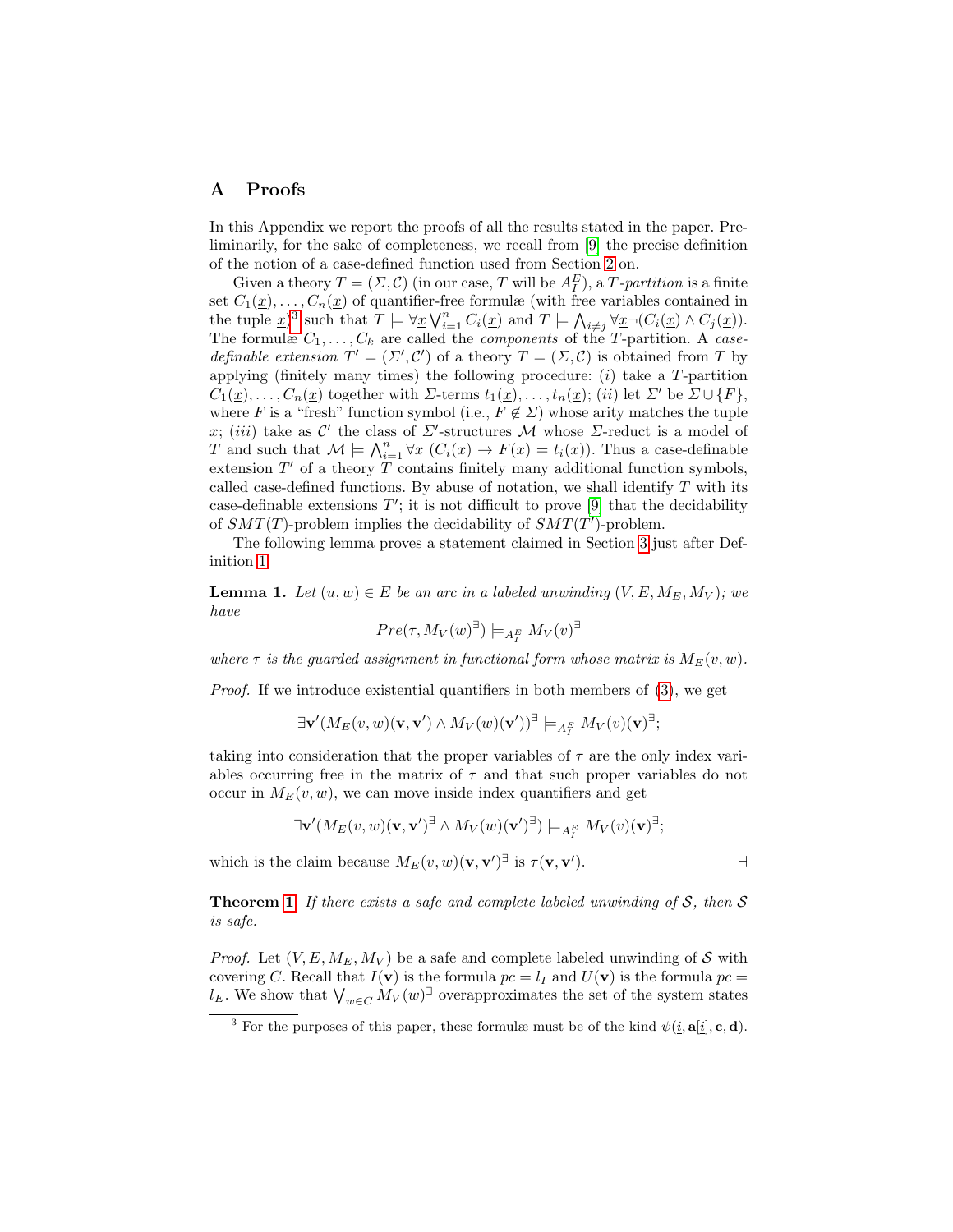that can reach the error location (notice that  $\bigvee_{w \in C} M_V(w)$ <sup>3</sup> is a disjunction of  $\exists^{I}$ -formulæ having the variables in  $\mathbf{v} = \mathbf{a}, \mathbf{c}, \mathbf{d}$  as free variables). More formally, we show that for every  $n$  the formula

$$
\left(\bigvee_h \tau_h(\mathbf{v}^{(n)}, \mathbf{v}^{(n-1)})\right) \wedge \cdots \wedge \left(\bigvee_h \tau_h(\mathbf{v}^{(1)}, \mathbf{v}^{(0)})\right) \wedge U(\mathbf{v}^{(0)})
$$

entails (modulo  $A_I^E$ ) the formula  $V_{w\in C} M_E(w) = (\mathbf{v}^{(n)})$  (this implies also that the formula [\(2\)](#page-4-1) cannot be satisfiable because  $(V, E, M_E, M_V)$  is safe).<sup>[4](#page-17-1)</sup> The proof is by induction on n. The case  $n = 0$  is trivial because  $\varepsilon \in C$  is labeled  $U(\mathbf{v})$ ; so suppose  $n > 0$ . By induction hypothesis, we need to show that

$$
\bigvee_h \tau_h(\mathbf{v}^{(n)}, \mathbf{v}^{(n-1)}) \wedge \bigvee_{w \in C} M_V(w)^{\exists} (\mathbf{v}^{(n-1)}) \models_{A_E^L} \bigvee_{w \in C} M_V(w)^{\exists^I} (\mathbf{v}^{(n)})
$$

i.e. that for every  $\tau \in {\{\tau_h\}_h}$  and for every  $v \in C$  we have

$$
\tau(\mathbf{v}^{(n)}, \mathbf{v}^{(n-1)}) \wedge M_V(v)^{\exists}(\mathbf{v}^{(n-1)}) \models_{A_E^I} \bigvee_{w \in C} M_V(w)^{\exists}(\mathbf{v}^{(n)}).
$$

By the definition of a labeled unwinding, either there is a location mismatch and  $\tau(\mathbf{v}^{(n)}, \mathbf{v}^{(n-1)}) \wedge M_V(v)^{\exists}(\mathbf{v}^{(n-1)})$  is inconsistent, or according to Defini-tion [1\(](#page-6-2)iii) there must be a vertex  $v'$  with an edge  $(v', v)$  labeled by the matrix of  $\tau$  in the tree  $(V, E)$  (this is because coverings do not contain leaves, hence  $v$  is not a leaf). We can now get our claim by the definition of a covering and because  $\tau(\mathbf{v}^{(n)}, \mathbf{v}^{(n-1)}) \wedge M_V(v)^{\exists}(\mathbf{v}^{(n-1)})$  entails (modulo  $A_I^E$ ) the formula  $M_V(v')^{\exists}(\mathbf{v}^{(n)})$  thanks to Lemma [1.](#page-16-2)

The fact stated in the next lemmas are used for designing the sub-procedure REFINE.

<span id="page-17-0"></span>**Lemma 2.** Formulae [\(7\)](#page-8-2) and [\(8\)](#page-8-1) are  $A_I^E$ -equisatisfiable.

*Proof.* Clearly [\(7\)](#page-8-2) entails [\(8\)](#page-8-1). Vice versa, suppose we are given an  $A_I^E$ -model M and a satisfying assignment  $a$  for  $(8)$ : we produce a satisfying assignment  $\tilde{a}$  for  $(7)$ based on the same M. Let us direct call  $i_1, \ldots, i_m, \mathbf{v}^{(0)}, \ldots, \mathbf{v}^{(m)}$  the elements from the support of M assigned by a to the variables  $i_1, \ldots, i_m, \mathbf{v}^{(0)}, \ldots, \mathbf{v}^{(m)}$ occurring free in  $(7)$  and  $(8)$ . The assignment  $\tilde{a}$  will change only the values

$$
I(\mathbf{v}^{(n)}) \wedge \left(\bigvee_h \tau_h(\mathbf{v}^{(n)}, \mathbf{v}^{(n-1)})\right) \wedge \cdots \wedge \left(\bigvee_h \tau_h(\mathbf{v}^{(1)}, \mathbf{v}^{(0)})\right) \wedge U(\mathbf{v}^{(0)})
$$

is satisfiable and the claim holds, this means that  $pc^{(n)} = l_I \wedge \bigvee_{w \in C} M_E(w)^{\exists} (\mathbf{v}^{(n)})$  is satisfiable, which can only be if some of the  $M_E(w)$  is consistent and entails  $pc = l_I$ , i.e. if  $(V, E, M_E, M_V)$  is not safe.

<span id="page-17-1"></span><sup>&</sup>lt;sup>4</sup> In more details, if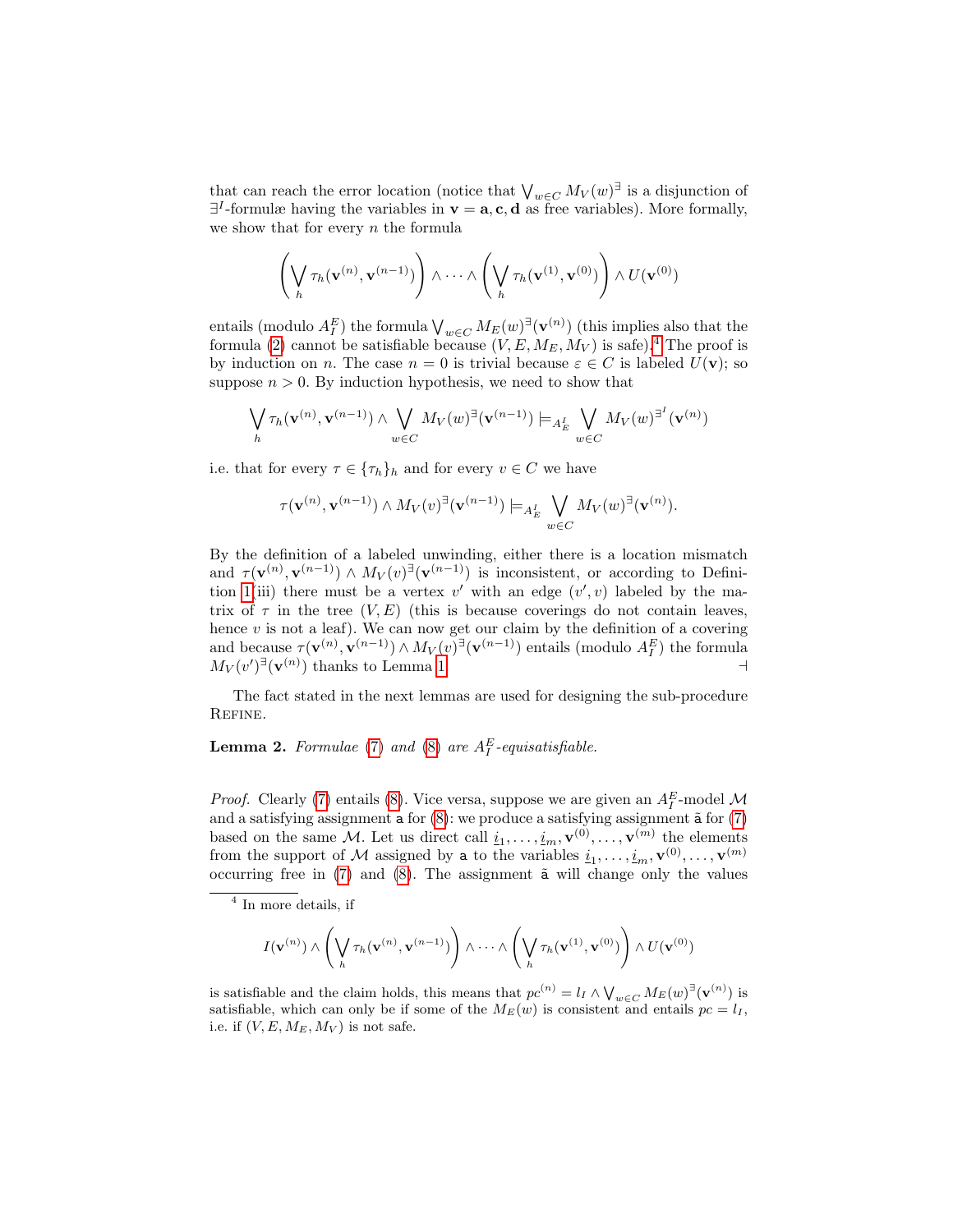assigned to  $\mathbf{v}^{(1)}, \ldots, \mathbf{v}^{(m)}$  (notice that  $\mathbf{v}^{(0)}$  is left unchanged). We define  $\tilde{\mathbf{a}}(\mathbf{v}^k)$ for  $k > 0$  inductively by:

<span id="page-18-0"></span>
$$
\begin{aligned} &\tilde{\mathbf{a}}(\mathbf{a}^{(k)})=\lambda j\,G_k(\underline{i}_k,\tilde{\mathbf{a}}(\mathbf{a}^{(k-1)})[\underline{i}_k],\mathbf{c}^{(k-1)},\mathbf{d}^{(k-1)},j,\tilde{\mathbf{a}}(\mathbf{a}^{(k-1)})[j])\\ &\tilde{\mathbf{a}}(\mathbf{c}^{(k)})=H_k(\underline{i}_k,\tilde{\mathbf{a}}(\mathbf{a}^{(k-1)})[\underline{i}_k],\mathbf{c}^{(k-1)},\mathbf{d}^{(k-1)})\\ &\tilde{\mathbf{a}}(\mathbf{d}^{(k)})=K_k(\underline{i}_k,\tilde{\mathbf{a}}(\mathbf{a}^{(k-1)})[\underline{i}_k],\mathbf{c}^{(k-1)},\mathbf{d}^{(k-1)}) \end{aligned}
$$

To show that [\(7\)](#page-8-2) is true under  $\tilde{a}$  it is sufficient to check by induction on  $k =$ 1,..., *m* that we have  $\tilde{\mathbf{a}}(\mathbf{c}^{(k-1)}) = \mathbf{c}^{(k-1)}$ ,  $\tilde{\mathbf{a}}(\mathbf{d}^{(k-1)}) = \mathbf{d}^{(k-1)}$  and  $\tilde{\mathbf{a}}(\mathbf{a}^{(k-1)})[j] =$  $\mathbf{a}^{(k-1)}[j]$  for all  $j \in \underline{i}_k \cup \cdots \cup \underline{i}_m$ .

As a corollary of Lemma [2,](#page-17-0) we derive the decidability of bounded model checking without further assumptions.

**Lemma 3.** The  $A_I^E$ -satisfiability of formula [5](#page-8-0) is decidable.

*Proof.* By Lemma [2,](#page-17-0) it is sufficient to check the decidability of  $A_I^E$ -satisfiability of quantifier-free formulae. This can be reduced to the separate decidability of  $SMT(T_I)$  and  $SMT(T_E)$  problems, together with general facts on theory connections, see for instance F. Baader, S. Ghilardi Connecting many-sorted theories, Journal of Symbolic Logic, vol. 72, n.2, pp. 535-583, (2007). A direct proof is also easy and follows the general Nelson-Oppen schema (notice that here only disjunctions of equalities between term of sort INDEX need to be propagated - in other words, propagation is in one direction only).

Next Lemma shows that the interpolants required by the sub-procedure Refine exists:

<span id="page-18-1"></span>**Lemma 4.** If the formula [\(7\)](#page-8-2) is not  $A_I^E$ -satisfiable, then there exists interpolant formulæ  $(10)$  satisfying conditions  $(11)-(12)$  $(11)-(12)$  $(11)-(12)$ .

The proof of Lemma [4](#page-18-1) is an immediate application of the following combined interpolation result:

**Theorem [2](#page-9-2)** Suppose that  $\psi_1 \wedge \psi_2$  is an  $A_I^E$ -unsatisfiable quantifier-free formula such that all variables of sort INDEX occurring in  $\psi_2$  under the scope of the read operator [1] occur also in  $\psi_1$ . Then, there exists a quantifier-free formula  $\psi_0$ such that: (i)  $\psi_2 \models_{A_I^E} \psi_0$ ; (ii)  $\psi_0 \wedge \psi_1$  is  $A_I^E$ -unsatisfiable; (iii) all free variables occurring in  $\psi_0$  occur both in  $\psi_1$  and  $\psi_2$ .

*Proof.* Let us call *critical* the index variables occurring both in  $\psi_1$  and in  $\psi_2$ (by assumptions, the index variables occurring in  $\psi_2$  under the scope of the read operator [ ] are critical). Without loss of generality, we may assume that  $\psi_1, \psi_2$ are conjunctions of flat literals and that for all critical distinct variables  $i, j$ , we have that  $\psi_1$  contains either the literal  $i = j$  or the literal  $i \neq j$ <sup>[5](#page-18-2)</sup>. We can also

<span id="page-18-2"></span><sup>5</sup>These assumptions can be justified by standard considerations. For instance, once interpolants for  $\psi_1 \wedge \psi_2'$  and for  $\psi_1 \wedge \psi_2''$  are known, one can combine them to an interpolant for  $\psi_1 \wedge (\psi_2' \vee \psi_2'')$  by taking conjunction. For a general 'metarules' framework covering all this, see R. Bruttomesso, S. Ghilardi, S. Ranise Rewriting-based quantifierfree interpolation for a theory of arrays, RTA 2011.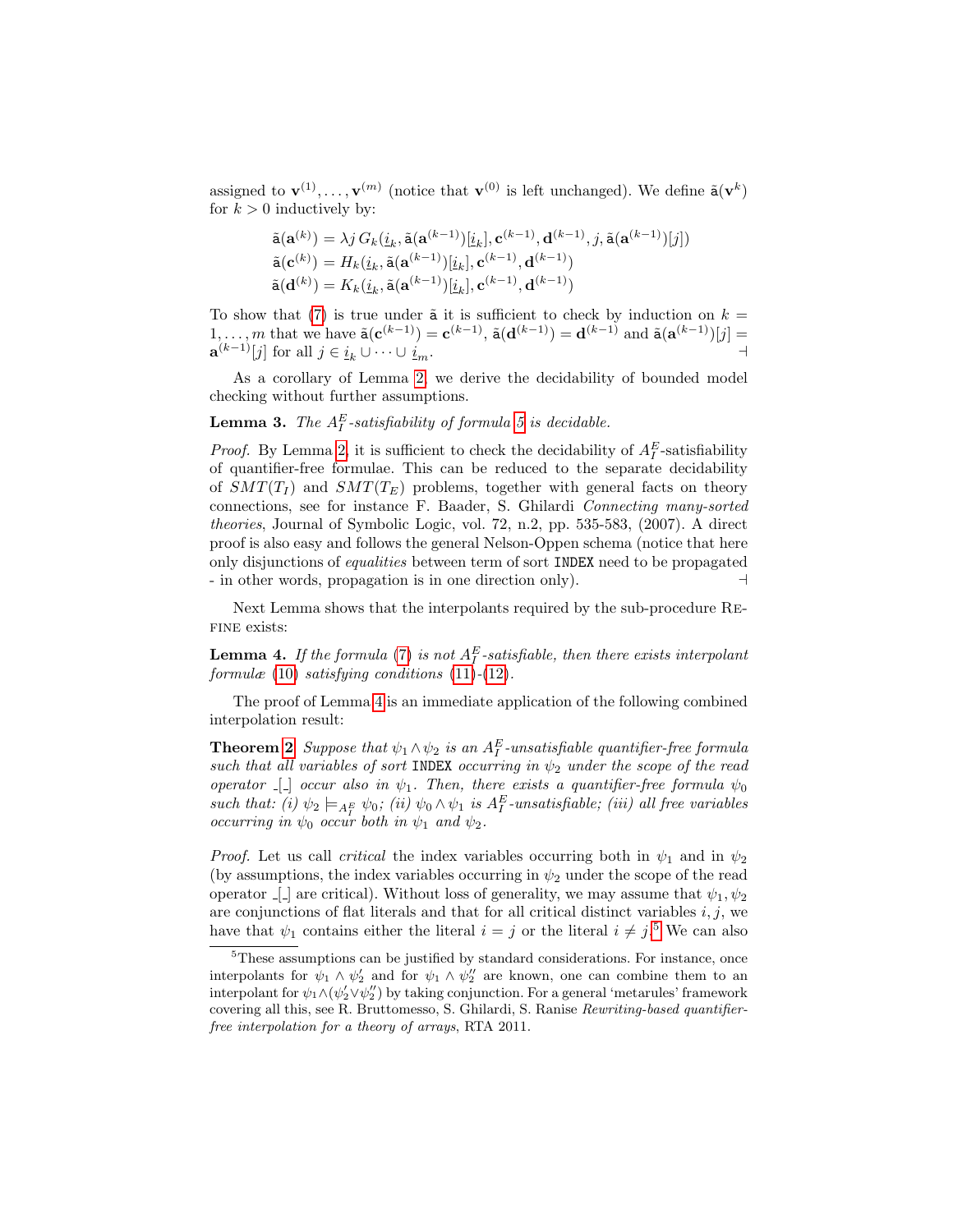assume that, whenever  $\psi_1$  contains  $i = j$ , then it contains also  $a[i] = a[j]$  for every array variable occurring in  $\psi_1$ ; finally, if i, j are critical variables and  $i = j$ is a conjunct of  $\psi_1$ , then we assume that  $\psi_2$  contains  $a[i] = a[j]$  for every array variable *a* occurring in  $\psi_2$ <sup>[6](#page-19-0)</sup> Let  $\psi_1$  be of the kind

$$
\psi_1(\underline{i}_1, \underline{i}_0, \underline{a}_1[\underline{i}_1], \underline{a}_1[\underline{i}_0], \underline{a}_0[\underline{i}_1], \underline{a}_0[\underline{i}_0], \underline{e}_1, \underline{e}_0)
$$

and  $\psi_2$  be of the kind

$$
\psi_2(\underline{i}_0, \underline{i}_2, \underline{a}_2[\underline{i}_0], \underline{a}_0[\underline{i}_0], \underline{e}_2, \underline{e}_0),
$$

where the  $\underline{a}_1, \underline{a}_0, \underline{a}_2$  are array variables,  $\underline{e}_0, \underline{e}_1, \underline{e}_2$  are element variables, and  $i_0, i_1, i_2$  are index variables (the  $i_0$  are the critical ones - notice that terms  $\underline{a_0[i_2]}, \underline{a_2[i_2]}$  do not occur in  $\psi_2$ ). We can further separate the literals whose root predicate symbol has argument of sort INDEX from the literals whose root predicate has arguments of sort ELEM (from the way  $A_I^E$  is built, there is no mixed case), thus  $\psi_1$  can be rewritten as

$$
\psi_1^I(\underline{i}_1, \underline{i}_0) \wedge \psi_1^E(\underline{a}_1[\underline{i}_1], \underline{a}_1[\underline{i}_0], \underline{a}_0[\underline{i}_1], \underline{a}_0[\underline{i}_0], \underline{e}_1, \underline{e}_0)
$$

whereas  $\psi_2$  as

$$
\psi_2^I(\underline{i}_0, \underline{i}_2) \wedge \psi_2^E(\underline{a}_2[\underline{i}_0], \underline{a}_0[\underline{i}_0], \underline{e}_2, \underline{e}_0)
$$

for  $\psi_g^I$  and  $\psi_g^E$  conjunctions of literals whose root predicate symbol have argument of sort INDEX and ELEM, respectively, and  $q = 1, 2$ .

Now, since a complete partition on critical indexes is included in  $\psi_1$  and relevant index equalities have been fully propagated through array variables (see above), it is easy to see that the inconsistency of  $\psi_1 \wedge \psi_2$  implies that either

$$
\psi_1^I(\underline{i}_1, \underline{i}_0) \wedge \psi_2^I(\underline{i}_0, \underline{i}_2)
$$

is  $T_I$ -unsatisfiable or

$$
\psi_1^E(\underline{d}'_1, \underline{d}''_1, \underline{d}'''_1, \underline{d}_0, \underline{e}_1, \underline{e}_0) \wedge \psi_2^E(\underline{d}_2, \underline{d}_0, \underline{e}_2, \underline{e}_0)
$$

is  $T_E$ -unsatisfiable, where we used fresh element variables  $\underline{d}_0, \underline{d}'_1, \underline{d}''_1, \underline{d}''_1, \underline{d}''_2$  instead of the terms  $\underline{a_0[i_0]}, \underline{a_1[i_1]}, \underline{a_1[i_0]}, \underline{a_0[i_1]}, \underline{a_2[i_0]},$  respectively. Now it is clear that we can use the available quantifier-free interpolation algorithms for  $T_I$  and  $T_E$  in order to compute the interpolant  $\psi_0$ .

It should be noticed that whenever formulæ labeling vertexes in a labeled unwinding are maintained in a primitive differentiated form (like in MCMT implementation), then the heavy partitions enumeration step in the above combined interpolation algorithm can be avoided at all.

We finally show the soundness of our whole procedure:

**Theorem [3](#page-10-2)** If neither an expansion nor a refinement instruction applies to a labeled unwinding  $P = (V, E, M_E, M_V)$ , then P is actually a safe and complete labeled unwinding.

<span id="page-19-0"></span><sup>&</sup>lt;sup>6</sup> In fact, if adding  $i = j \wedge a[i] = a[j]$  to  $\psi_2$  one gets the interpolant  $\psi_0$ , it is possible to get the interpolant back from  $\psi_2$  by taking  $i = j \wedge \psi_0$ .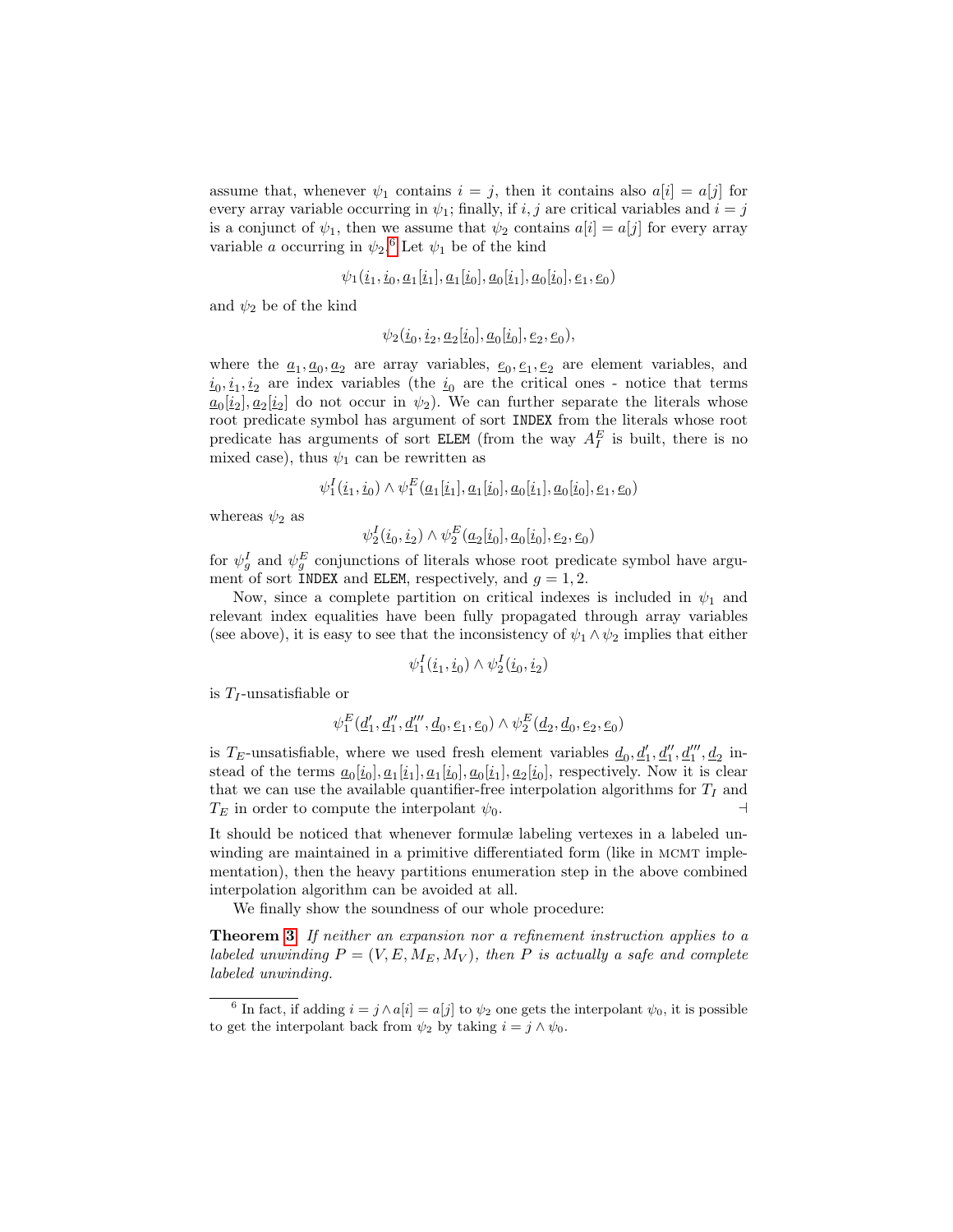Proof. Notice that if leaves are all labeled by unsatisfiable formulæ, non-leaf vertexes are a covering and the system is complete. On the other hand, if there is a leaf labeled by a consistent formula, an instruction applies, unless the system is complete. Thus, if no instruction applies, the system must be complete.

Finally, if P is not safe, there is a consistent vertex v whose location is  $l_I$ . Now, since  $l_I$  is not a target location, v must be a leaf; for the same reason, v is not covered by non-leaf vertexes (the location of these vertexes is not  $l_I$ ). Thus the system is not complete and a refinement instruction applies.  $\Box$ 

Before proving the termination result, we recall some standard definitions that were missed in Subsection [3.2.](#page-11-0) A class  $C$  of structures is *closed under sub*structures if for every structure  $\mathcal{M} \in \mathcal{C}$ , it happens that all the sub-structures of M are also in C. A structure M is *finitely generated* iff there exists a finite subset X of the support of  $M$  such that the smallest substructure of  $M$  containing X is  $M$  itself. An embedding is an injective homomorphism that preserves and reflects relations and operations.

A reflexive-transitive relation  $\preceq$  on a set P is a well-quasi-order (wqo) iff given  $p_0, p_1, \ldots, p_n, \ldots$  from P, there are  $n < m$  such that  $p_n \preceq p_m$ . Recall that a wqo-theory is a theory  $T = (\Sigma, \mathcal{C})$  such that C is closed under substructures and finitely generated models of T are a well-quasi-order with respect to the relation  $\preceq$  that holds between  $\mathcal{M}_1$  and  $\mathcal{M}_2$  whenever  $\mathcal{M}_1$  embeds into  $\mathcal{M}_2$ .

Before proving Theorem [5,](#page-11-3) we need to state and prove the following lemma.

<span id="page-20-1"></span>**Lemma 5.** Let  $T = (\Sigma, \mathcal{C})$  be a wgo theory and let

$$
K_0, K_1, \ldots, K_n, \ldots
$$

be an infinite sequence of existential  $\Sigma$ -sentences<sup>[7](#page-20-0)</sup> such that  $K_n \models_T K_{n+1}$  for all  $n \geq 0$ . Then, there exists  $n > 0$  such that  $K_n \models_T K_{n-1}$ .

*Proof.* Suppose not: then there are models  $\mathcal{M}_n \in \mathcal{C}$  such that  $\mathcal{M}_n \models K_n$  and  $\mathcal{M}_n \not\models K_{n-1}$ . Since C is closed under substructures and  $K_n$  is an existential formula, we can take  $\mathcal{M}_n$  to be finitely generated (notice that truth of  $\neg K_{n-1}$ is preserved by substructures because this is a universal formula). Since  $K_m \models_T$  $K_{n-1}$  for  $m < n$ , we have that  $\mathcal{M}_n \not\models K_m$  for every  $m < n$ . Consider now the sequence

$$
\mathcal{M}_1, \mathcal{M}_2, \ldots, \mathcal{M}_n, \ldots
$$

of finitely generated models from  $C$ . By the definition of a well-quasi-order, there are  $m < n$  such that  $\mathcal{M}_m$  embeds in  $\mathcal{M}_n$ . Then, from  $\mathcal{M}_m \models K_m$  and the fact that  $K_m$  is existential, it follows that  $\mathcal{M}_n \models K_m$ , contradiction. that  $K_m$  is existential, it follows that  $\mathcal{M}_n \models K_m$ , contradiction.

**Theorem [5](#page-11-3)** Let  $S = \langle v; {\{\tau_h(v, v')\}_h}}\rangle$  be an array-based system for  $T_I, T_E$ . Suppose that  $T_I$  satisfies the hypotheses of Theorem [4](#page-11-2) and that the theory obtained from  $T_I \cup T_E$  by adding it the symbols **v** (seen as free constants of appropriate

<span id="page-20-0"></span> $^7$  These are sentences (i.e. formulæ without free variables) obtained from quantifierfree formulæ by prefixing them a list of existential quantifiers.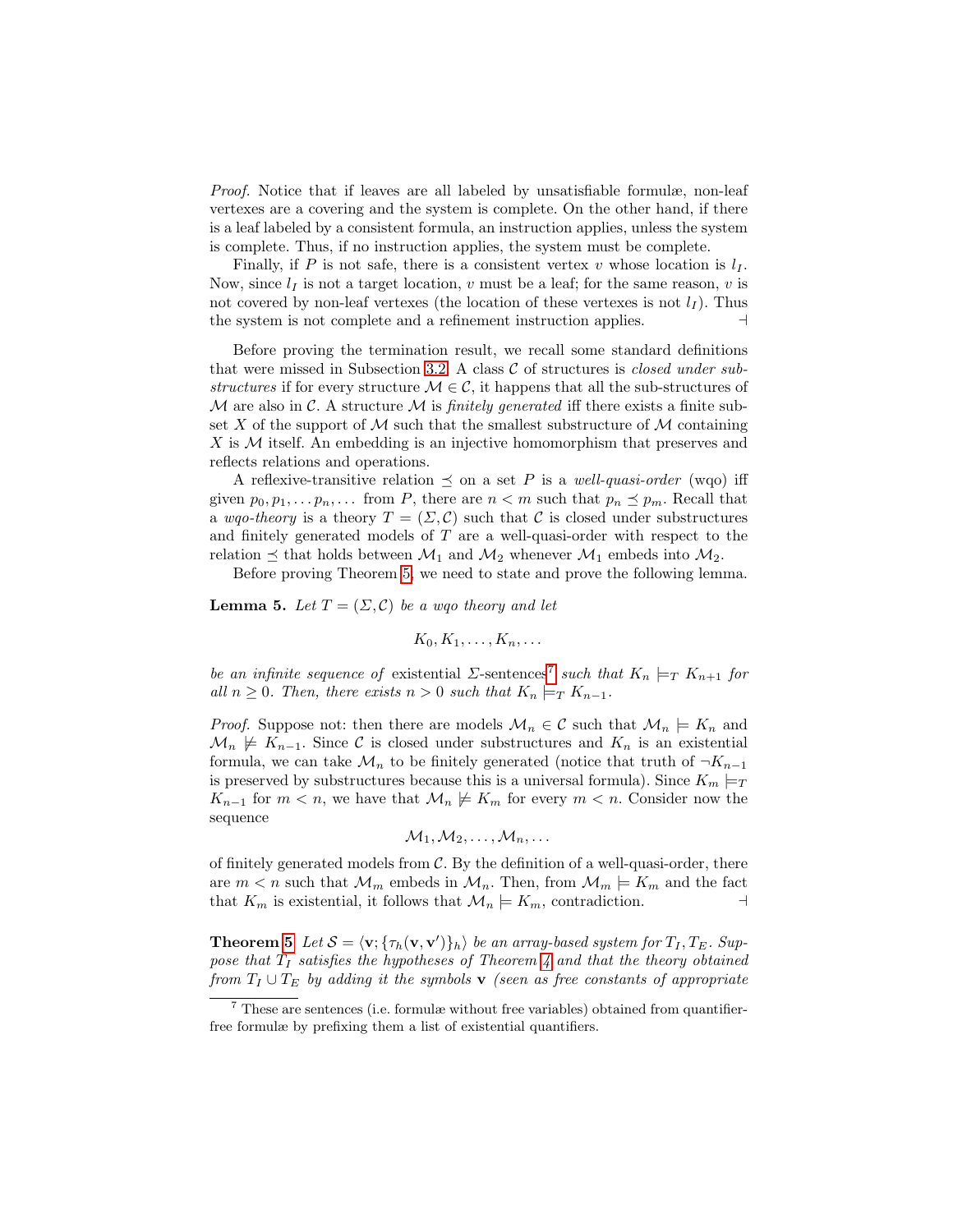sorts) is a wgo theory. Then, UNWIND terminates when applied to  $S$  with a fair strategy.

*Proof.* If we view the variables  $\mathbf{v} := \mathbf{a}, \mathbf{c}, \mathbf{d}$  of an array-based system  $S =$  $\langle v, \{\tau_h\}_h \rangle$  as free (function or constants) symbols, the existential (index) closures of the formulæ (and their disjunctions) labeling the vertexes of a labeled unwinding of S are  $\exists^{I}$ -formulæ of the kind  $\exists \underline{i} \psi(\underline{i}, \mathbf{a}[\underline{i}], \mathbf{c}, \mathbf{d})$  and hence they are existential formulæ of the wqo theory mentioned in the statement of the theorem (so that Lemma [5](#page-20-1) applies to them).

If the fair strategy unrolling the abstraction/refinement loop does not terminate, it generates a sequence of labeled unwindings  $P_0, P_1, P_2, \ldots$  based on an increasing sequence of trees  $(V_0, E_0) \subseteq (V_1, E_1) \subseteq \cdots$ ; consider now the union  $(V, E) = (\bigcup_k V_k, \bigcup_k E_k)$  of such trees. Since nodes are not refined infinitely often, we can associate with any vertex  $v \in V$  its ultimate label  $M(v)$ . Let  $K_n$  be the disjunction of the labels  $M(v)$  where v is a vertex of  $(V, E)$  of depth at most n: by Lemma [5,](#page-20-1) we have that  $K_n \models_{A_I^E} K_{n-1}$  for some  $n > 0$ . This means the following (let C be the set of vertexes of  $(V, E)$  of depth at most  $n - 1$  whose label is consistent): for every vertex v of  $(V, E)$  of depth at most n, we have that  $M(v) \models_{A_I^E} \bigvee_{w \in C} M(w).$ 

Let now *i* be large enough so that every non-leaf vertex of depth at most n in  $(V, E)$  (together with its ultimate label) is in  $P_i$ : we show that our abstraction/refinement procedure should have been terminated after  $P_i$  has been produced. In fact, either C is a covering (for all  $P_j \supseteq P_i$ ) and would cause the algorithm to terminate or it is not such because  $C$  contains a leaf  $w$ . However  $M(w)$  is consistent by the definition of C and is the ultimate label of w. Now we have  $M(w) \models pc = l_I$  (otherwise our fair strategy would have added son nodes to w, because locations  $l \neq l_I$  are target locations), which means that a refinement step applies to w: since  $M(w)$  is consistent and is the ultimate label of w, this means that such refinement step must have reported unsafety of  $S$ .

The hypotheses of Theorem [5](#page-11-3) are quite restrictive. To see a simple example where they apply (see [\[9\]](#page-14-6) for more), consider broadcast protocols: here  $T_I$  is the pure equality theory,  $T_E$  is the complete theory of the finite set of locations (the signature of  $T_E$  has constants to name each of them), c, d are empty and a contains a single array. Now the finitely generated models of the theory mentioned in the statement of Theorem [5](#page-11-3) are multisets of locations: they are a wqo because of Dickson lemma.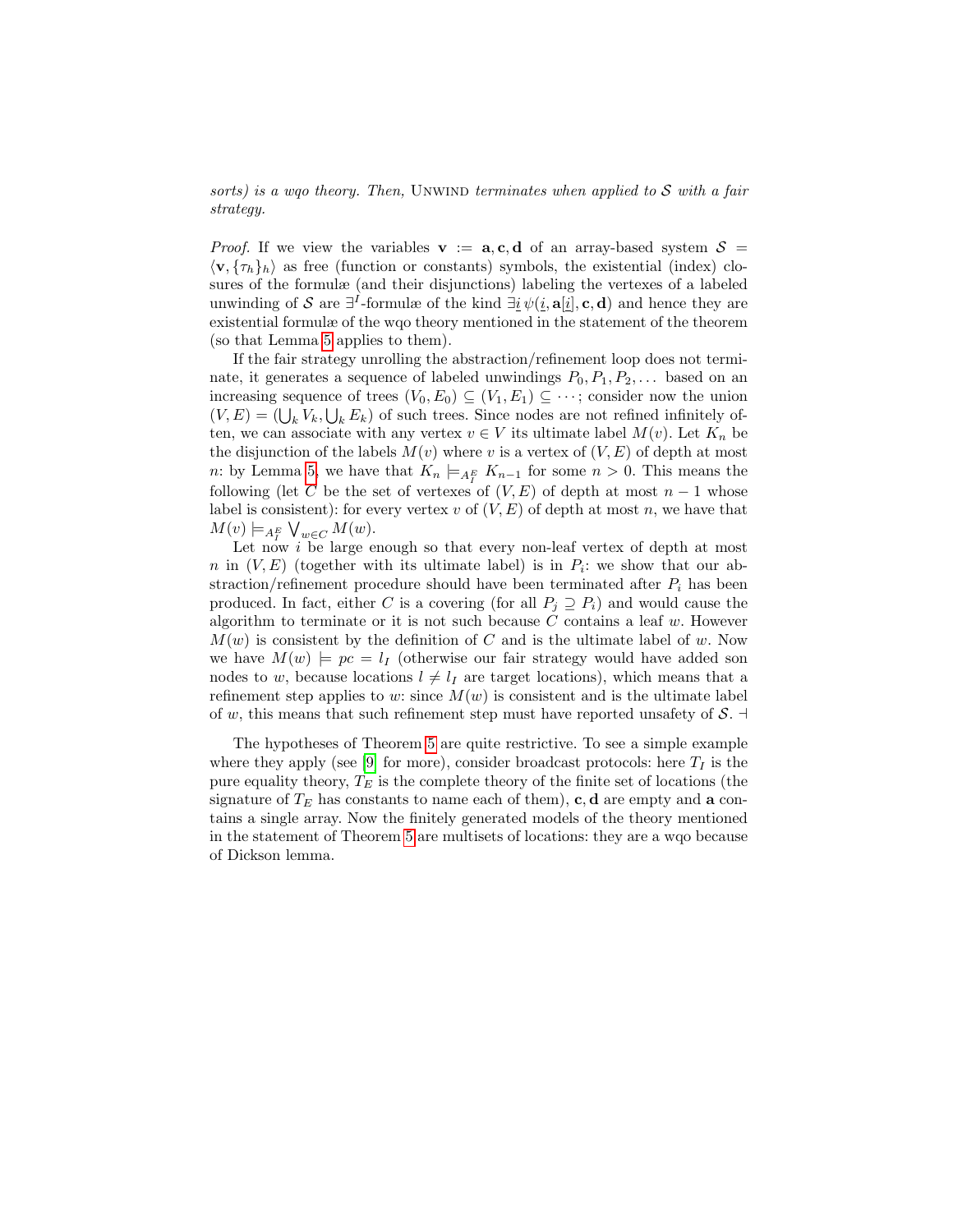## B Initialization and test example

In order to illustrate the differences between our approach and the one presented in [\[7\]](#page-14-8), we analyze in more details the workings of our procedure on the function "init and test" which was briefly discussed in Section [4.](#page-12-0) This function (whose

```
function init_test( int a \lceil \rceil ) {
1 int k = 0; int h = 0; int flag = false;
2 while(k < a.length) { a[k] = 0; k = k + 1; }
3 while(h < a.length) { if (a[h] \neq 0) flag = true; h = h + 1; }
4 if (flag = true)5 ERROR;
  }
```
<span id="page-22-0"></span>

code is reported again in Fig[.3](#page-22-0) with line numberings) is composed of two whileloops: the former initializes every position of an array to 0 and the latter checks if every position has been initialized. The ERROR location is reached if at least one of the array possition has not been set to zero. The function can be encoded with 7 transitions:

$$
\begin{array}{l} \tau_1 \equiv \mathrm{pc} = 1 \wedge \mathrm{pc'} = 2 \wedge \mathrm{k'} = 0 \wedge \mathrm{h'} = 0 \wedge \mathrm{flag'} = \mathrm{false} \\ \tau_2 \equiv \mathrm{pc} = 2 \wedge \mathrm{k} < \mathrm{a.length} \wedge \mathrm{a'}[\mathrm{k}] = 0 \wedge \mathrm{k'} = \mathrm{k} + 1 \\ \tau_3 \equiv \mathrm{pc} = 2 \wedge \mathrm{k} \geq \mathrm{a.length} \wedge \mathrm{pc'} = 3 \\ \tau_4 \equiv \mathrm{pc} = 3 \wedge \mathrm{h} < \mathrm{a.length} \wedge \mathrm{a[h]} = 0 \wedge \mathrm{h'} = \mathrm{h} + 1 \\ \tau_5 \equiv \mathrm{pc} = 3 \wedge \mathrm{h} < \mathrm{a.length} \wedge \mathrm{a[h]} \neq 0 \wedge \mathrm{h'} = \mathrm{h} + 1 \wedge \mathrm{flag'} = \mathrm{true} \\ \tau_6 \equiv \mathrm{pc} = 3 \wedge \mathrm{h} \geq \mathrm{a.length} \wedge \mathrm{pc'} = 4 \\ \tau_7 \equiv \mathrm{pc} = 4 \wedge \mathrm{flag} = \mathrm{true} \wedge \mathrm{pc'} = 5 \end{array}
$$

 $l_I = 1$  and  $l_E = 5^{8}$  $l_E = 5^{8}$  $l_E = 5^{8}$ 

Due to the absence of quantified variables in conditions or assertions, the approach presented in [\[7\]](#page-14-8) is not suitable to generate predicates with quantified variables. Our approach, instead, generates the following invariants:

- Invariant 1:  $pc = 4 \Rightarrow f \log f$  alse
- Invariant 2: pc =  $3 \wedge (\forall i_0.h \le i_0)$  ⇒ flag = false
- Invariant 3: pc =  $2 \wedge (\forall i_0 \cdot k \leq i_0)$  ⇒ flag = false

<span id="page-22-1"></span><sup>&</sup>lt;sup>8</sup>Notice that transitions  $\tau_2$ ,  $\tau_4$  and  $\tau_5$  have an implicit quantifier due to the need of rewriting  $a[k]$  and  $a[h]$  as explained in Section [2.](#page-2-0)